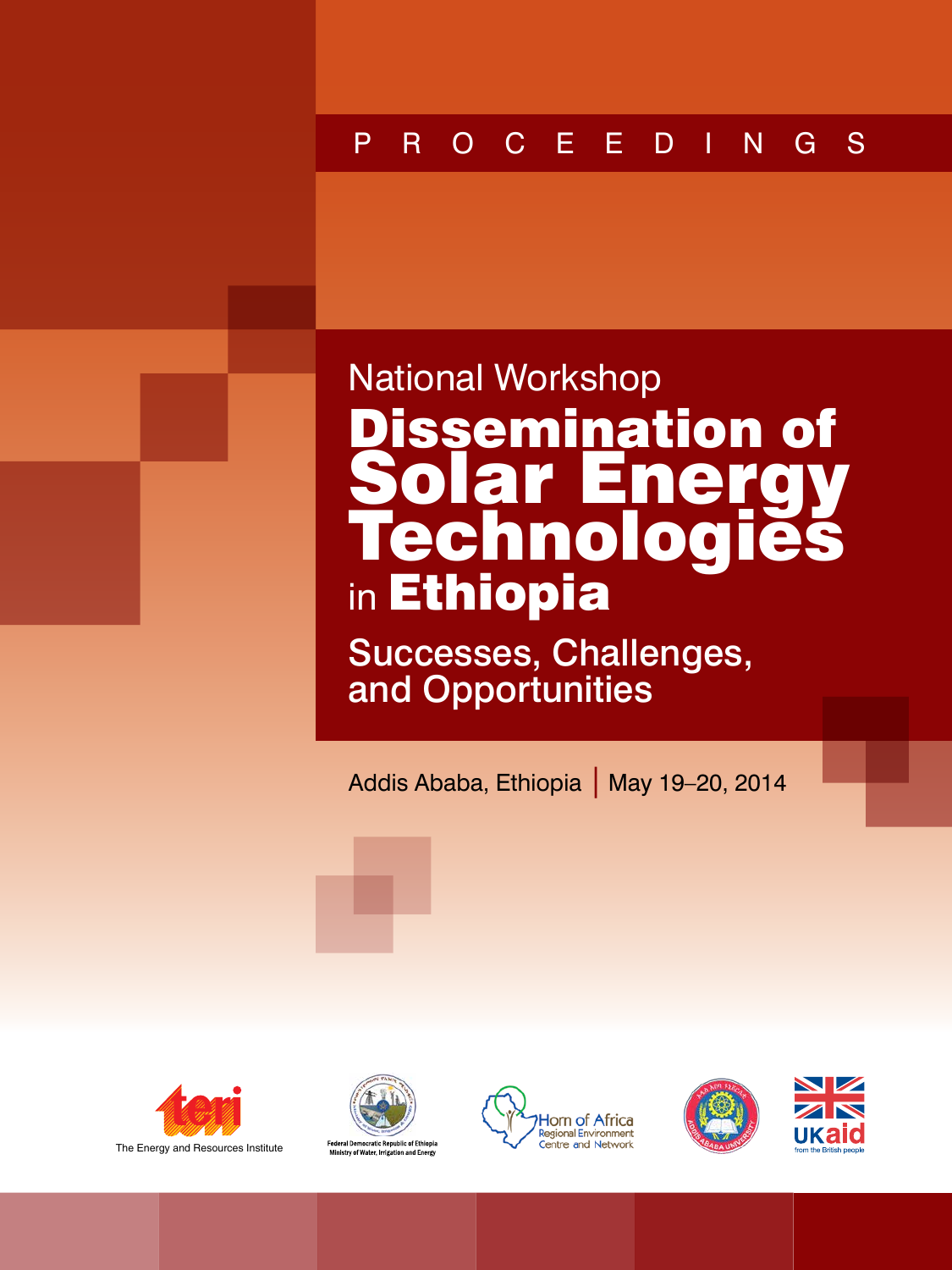#### **PROCEEDINGS**

National Workshop **Dissemination of Solar Energy Technologies in Ethiopia:**  Successes, Challenges, and Opportunities

#### **The Energy and Resources Institute (TERI)** *Rita Effah*

Africa Programme Coordinator, rita.effah@teri.res.in http://www.teriin.org

#### *Debajit Palit*

Associate Director Lighting a Billion Lives (LaBL) Social Transformation Division (STD) debajitp@teri.res.in

#### **Horn of Africa Regional Environment Centre & Network (HoA-REC&N)** *Fitsumbrhan Tsegaye*

Programme Coordinator Sustainable Energy Programme fitsumbrhant@hoarec.org http://www.hoarec.org

#### *Etsub Assefa*

Project Officer Sustainable Energy Programme etsuba@hoarec.org

#### *Drew Gamble*

Officer, Value Chains|PR|M&E drewg@hoarec.org

#### **July 20, 2014 (FINAL DRAFT)**

#### *Acknowledgement*

**This Proceedings has been funded by UK aid from UK Government's Department for International Development, however the views expressed do not necessarily reflect the UK Government's official policies.**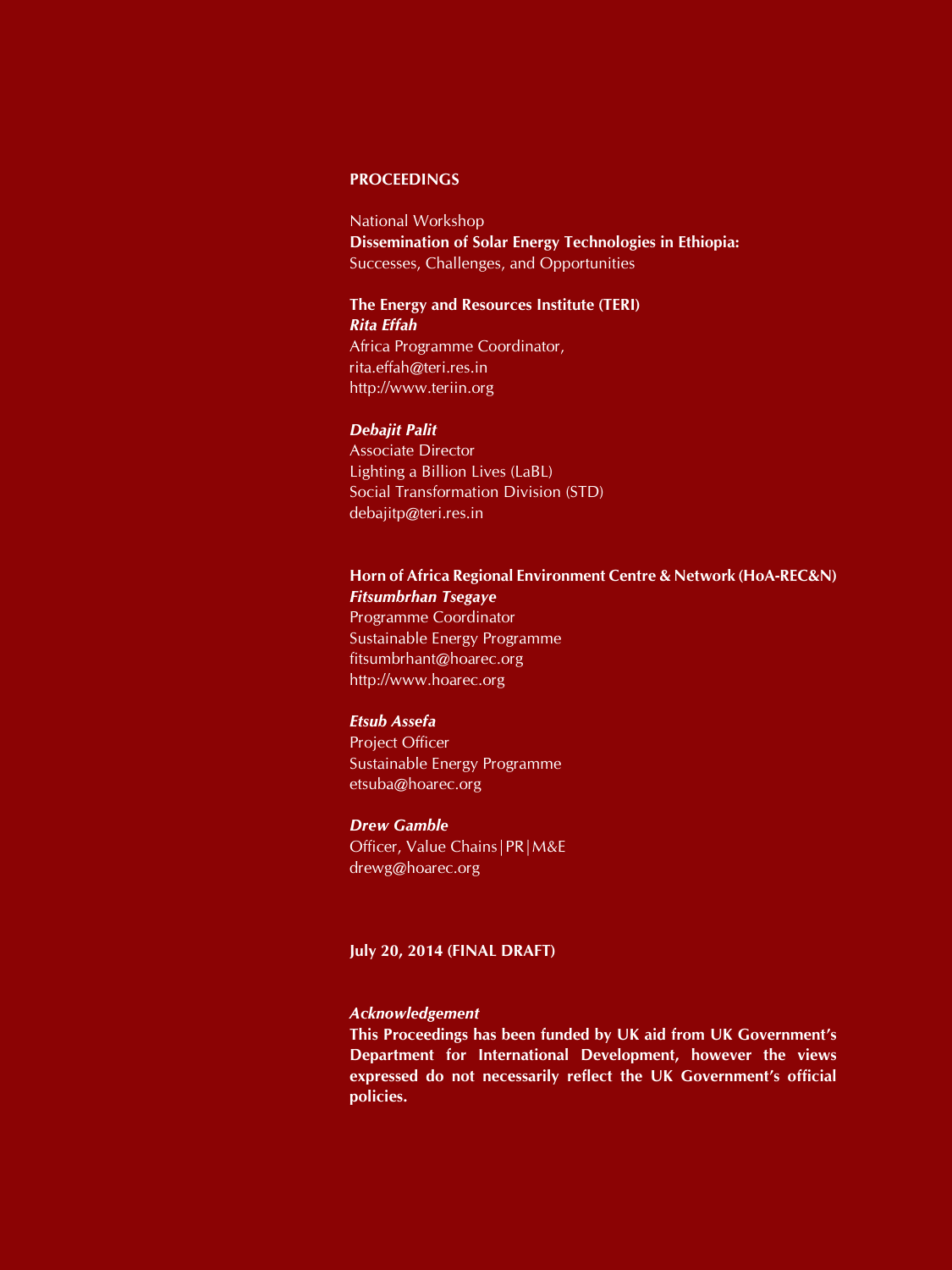

# Foreword

The Ministry of Water, Irrigation,and Energy would like to welcome you all to this beautiful venue at the Horn of Africa Regional Environment Centre & Network (HoA-REC&N). This Centre symbolizes the commitment of Ethiopian Government and people of the Horn of Africa to sustainable environmental development in harmony with economic deveopment.

Before undertaking today's consultations, I would like to point out some critical issues of importance to the energy sector and various government efforts in developing this sector.

The development of Ethiopia's energy resources particularly renewable energy technologies, such as hydropower, is most important for building our green economy. The Government's Climate Resilient Green Economy (CRGE) strategy and the five-year Growth and Transformation Plan (GTP) are explicit in addressing energy access, quality of supply, and productive energy use in the context of new energy policies and planning.

Since 2002, the country has been engaged in the realization of the millennium development goals, which includes Universal Energy Access Program that focuses on the provision of electricity to the rural poor at affordable rates.

At present, about 51% of the total Ethiopian population has an access to electricity. The country is at an encouraging level in meeting the millennium development goals with increasedenergy access. Since 2005, remarkable efforts have been made to expand grid electricity to thousands of rural towns, villages, and social service centers all over the country.

The government has a plan to expand electricity access from the present 51% to 75% by 2015. This expansion plan is an integral wpart of government's strategy to promote and support the development of social services and income generating activities in rural parts of Ethiopia.

In addition, the government has established an Off-grid Rural Electrification Fund that involves private sector participation to complement grid expansion. The following technology options are emphasized in the off grid programme: solar, micro-hydro, and wind to provide energy access to remote rural areas. The government through the Ministry is undertaking combinations of large to small micro hydropower development to electrify remote rural areas in the country.

Ethiopia aims to achieve carbon-neutral middle-income status before 2025 by ensuring continuous growth, while avoiding the trappings of business-as-usual development. The goal is to build a climate-resilient green economy. Our green economy strategy is based on four pillars, which are: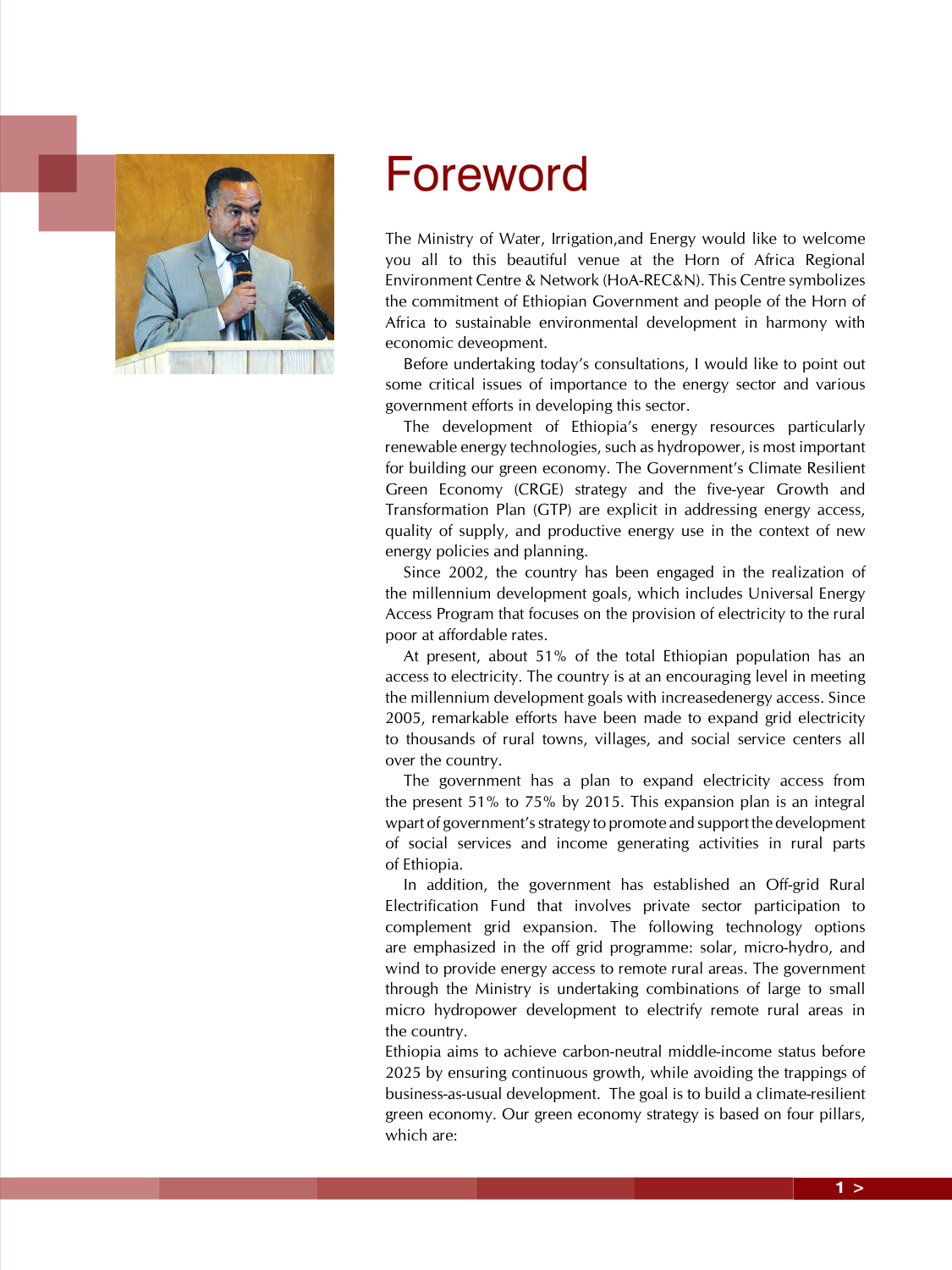- Improving crop and livestock production practices for higher food security and farmer income, while reducing emissions
- Protecting and re-establishing forests for their economic and ecosystem services, and as carbon stocks
- Expanding electricity generation from renewable sources of energy for domestic and regional markets
- **EXECUTE:** Leapfrogging to modern and energy-efficient technologies in transport, industrial sectors, and buildings

In this context, renewable energy technologies play a crucial role. The achievements made to date are encouraging. To further these achievements, the Ministry is working closely with the development partners and centres of excellence. Among them is HoA-REC&N, which has been active in rural energy development for last six years in Ethiopia. We commend HoA-REC&N's contribution through projects and also its capacity building to the energy sector.

In conclusion, we are grateful to HoA-REC&N and its Director, Dr Araya Asfaw for their efforts in organizing this workshop. I believe this workshop is a foundation to bring together relevant stakeholders for the development of solar energy in Ethiopia. I therefore, expect you all to discuss and reframe issues and share experiences. Most importantly, I would advise you all to set up a structure to have regular consultationspertaining to solar market development, finance and technology, and to identify key policy areas for intervention.

I wish you a fruitful deliberation and I declare the workshop open. God bless you.

> **Honourable Kebede Gerba** State Minister, Ministry of Water Irrigation & Energy, Ethiopia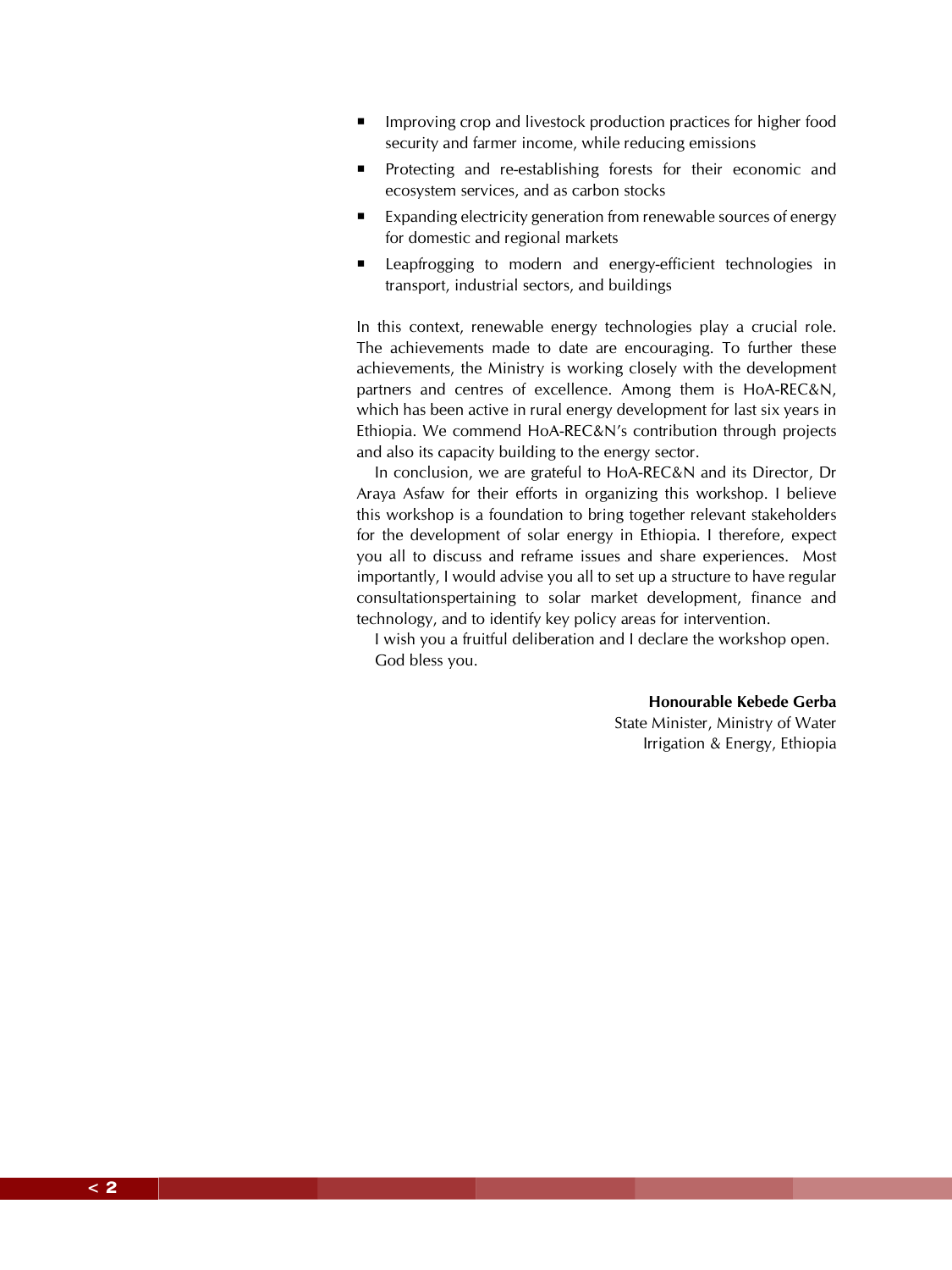

# Foreword

In 2012, Ethiopia had 86 million people residing in 16 million households with 83% of the population in rural areas. According to recent national statistics, 3.7 million households were using electricity for lighting in 2011 with electrification rate at 23%at the national level, 88% in urban, and 5% in rural areas. The rural population of Ethiopia relies heavily on firewood, kerosene, batteries, and candles for lighting, cooking, and heating purposes with detrimental effects on the environment, human health, and on economy. The settlement pattern of rural populations also makes it challenging to connect every rural village to the grid.

With the objectives of complementing on-going government efforts to meet the GTP and CRGE goals and to offer plausible solutions to the challenges hindering solar energy development in Ethiopia, HoA-REC&N in partnership with the Ministry of Water, Irrigation &Energy and The Energy and Resources Institute (TERI), India organized this two-day national solar workshop. The workshop was under the theme "Solar energy technologies dissemination in Ethiopia—Success stories, challenges, and opportunities". More than 70 representatives from the following institutions: federal and regional energy bureaus, the Development Bank of Ethiopia, Ethiopian Conformity Assessment Enterprise, solar energy technology importers and distributors, NGOs, bilateral agencies, and major microfinance institutions participated in the workshop. It was our expectation that the workshop will be a platform for participants to share success stories, challenges, and opportunities in the country's solar energy sector and to build partnerships. Also, a solar exhibition was also organized as a side event to showcase the various solar technologies present in the country.

A major outcome of the workshop was the establishment of a Solar Energy Technology Forum chaired by the Ministry of Water, Irrigation & Energy with HoA-REC&N as its secretariat. A steering committee comprising nine organizations including regional energy bureaus and solar companies was established to meet on a regular basis to further discuss on solar energy issues and to propose solutions to address these.

I believe the outcomes of this workshop will contribute to addressing the challenges we face with solar energy technologies in Ethiopia. On behalf of HoA-REC&N, I thank the Ministry of Water, Irrigation and Energy, TERI, and all the workshop participants for making the event a success.

#### **Araya Asfaw, PhD**

Executive Director, Horn of Africa Regional Environment Centre & Network, Addis Ababa University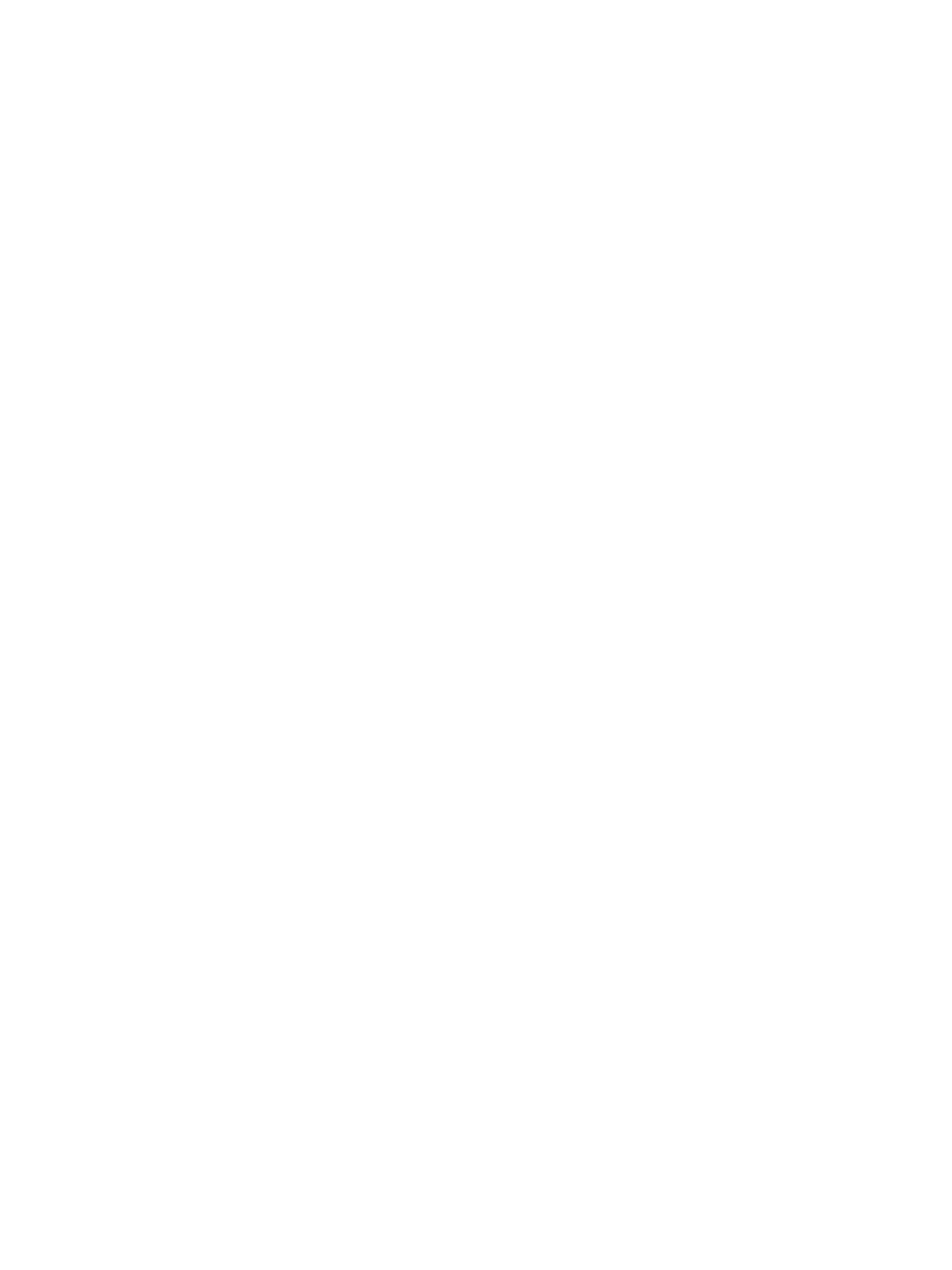# **Contents**

|    | FOREWORD                                                                                              | 3  |
|----|-------------------------------------------------------------------------------------------------------|----|
|    | ACRONYMS                                                                                              | 7  |
|    | <b>INTRODUCTION</b>                                                                                   | 8  |
| 1. | <b>THE MEETING</b>                                                                                    | 9  |
|    | 1.1 Official Opening                                                                                  | 9  |
|    | 1.2 Session I: Presentation on<br>The Ethiopian Solar Market Outlook:<br>Opportunities and Challenges | 10 |
|    | 1.3 Session II: Panel Discussions on the Solar<br>Energy Sector in Ethiopia                           | 12 |
|    | 1.4 Session III: Working Groups Discussion                                                            | 17 |
|    | Working Group I: Policy, Legal, and Regulatory<br>Frameworks of Solar Technology                      | 17 |
|    | Working Group II: Marketing and Finance                                                               | 19 |
|    | Working Group III: Technology                                                                         | 21 |
|    | 1.5 Wrap-up and Key Messages                                                                          | 22 |
| 2. | <b>MAIN OUTCOMES</b>                                                                                  | 23 |
|    | 2.1 Ways Forward and Inter-Institutional Collaborations                                               | 24 |
|    | <b>ANNEXES</b>                                                                                        | 26 |
|    | Annex I: Agenda of the Meeting                                                                        | 26 |
|    | Annex II: References                                                                                  | 27 |
|    | Annex III: Participant List                                                                           | 28 |
|    | Annex IV: Terms of Reference for the Steering Committee                                               | 00 |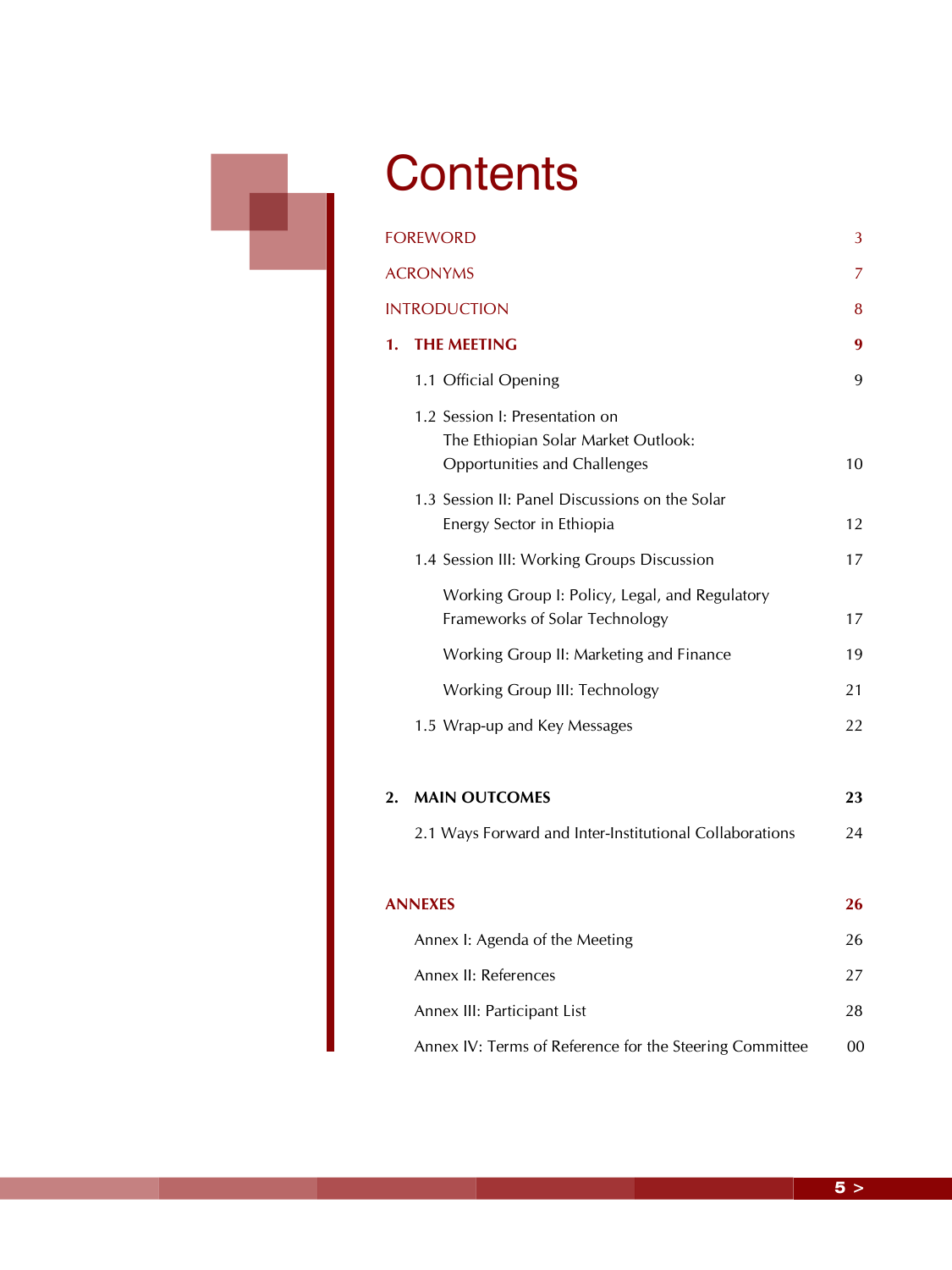

# **Acronyms**

| <b>AETDPD</b>  | Alternative Energy Technology Development and<br><b>Promotion Directorate</b>        |  |
|----------------|--------------------------------------------------------------------------------------|--|
| <b>CRGE</b>    | Climate Resilient Green Economy                                                      |  |
| <b>DBE</b>     | Development Bank of Ethiopia                                                         |  |
| <b>ECAE</b>    | <b>Ethiopian Conformity Assessment Enterprise</b>                                    |  |
| <b>ETB</b>     | Ethiopian Birr                                                                       |  |
| <b>ESEA</b>    | Ethiopian Solar Energy Association                                                   |  |
| <b>GTP</b>     | Growth and Transformation Plan                                                       |  |
| <b>GIZ ECO</b> | Deutsche Gesellschaftfür Internationale<br>Zusammenarbeit-Energy Coordination Office |  |
| HoA-REC&N      | Horn of Africa Regional Environment Centre<br>& Network                              |  |
| <b>MOWIE</b>   | Ministry of Water, Irrigation and Energy                                             |  |
| <b>MOFED</b>   | Ministry of Finance and Economic Development                                         |  |
| MDG            | Millennium Development Goals                                                         |  |
| <b>NGO</b>     | Non-Governmental Organization                                                        |  |
| <b>OCSSCO</b>  | Oromia Credit and Savings Share Company                                              |  |
| <b>REF</b>     | <b>Rural Electrification Fund</b>                                                    |  |
| <b>SEF</b>     | Solar Energy Foundation                                                              |  |
| <b>TERI</b>    | The Energy and Resources Institute                                                   |  |
| <b>VAT</b>     | Value-Added Tax                                                                      |  |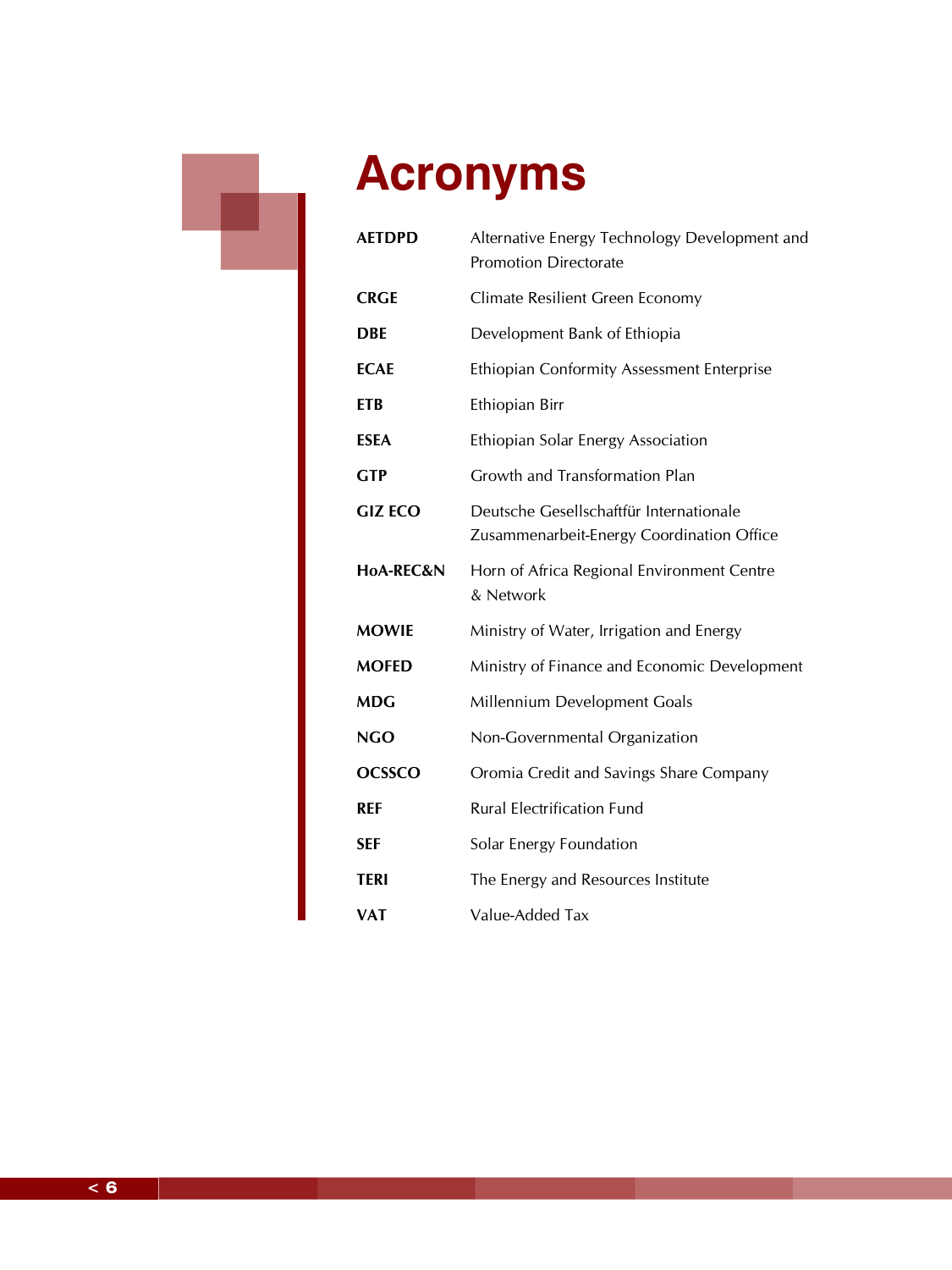# **INTRODUCTION**

Accelerating demand for energy due to increased socio-economic development and growth in Ethiopia for the past seven years has resulted in several initiatives, such as Scaling-upRenewable Energy Program (SREP) [1]. The Ministry of Water, Irrigation& Energy (MoWIE) launched the SREP in 2012 with the objective to meet energy demand with renewable energy sources (hydropower, solar, wind, geothermal, and biomass) as an integral part of the energy mix of Ethiopia. The Climate Resilient Green Economy (CRGE) [2] and Growth and Transformation Plan (GTP) [3], both national programmes, are explicit in addressing issues of energy access, quality of supply, and productive energy use in the context of new energy policies and planning [1]. The expected outcomes of the programmes are increased power generation from 2060 megawatts in 2010 [4] to 10,000 MW, increased electricity access rates from 45% to 75%, and increased current usage from 2 to 4 million coupled with scaling-up of renewable energy dissemination in Ethiopia by 2015.

Ethiopian electrification initiatives could be broadly categorized into two groups [4]: grid-based extension and off-grid. The off-grid programme accentuates renewable energy sources, particularly solar photovoltaic and micro-hydropower. Despite the recent increases in grid-based connection due to high investments, an estimated 12 million families will be without electricity by 2025 and may continue to rely on kerosene, candles, and fuel wood for basic energy needs [4]. These 12 million off-grid families account for about 84% (about 70 million people) of the population in rural areas of Ethiopia. According to the GTP, there is a set target of more than 3 million solar photovoltaic systems to be disseminated by the end of 2015 [5]. However, the target has not been achieved yet even with efforts from the Rural Electrification Fund (REF), private solar companies, NGOs, and foreign aid missions. Given the current electrification rates and the number of off-grid rural households, it would be prudent to develop a modern off-grid solar lighting market in Ethiopia.

To address these pertinent issues a "*National Workshop on Dissemination of Solar Energy Technologies in Ethiopia: Opportunities and Challenges*" was held from May 19th–20th, 2014 in Addis Ababa. The national workshop was attended by about 77 representatives from the MoWIE, Regional Energy Bureaus, Horn of Africa Regional Environment Centre and Network (HoA-REC&N), The Energy and Resources Institute (TERI), nongovernmental organizations (NGOs), bilateral agencies, solar energy businesses, microfinance institutions, universities, and research institutes (Annex III for participant list).

## **Objective**

The main objective of the workshop was to assess the current solar market in Ethiopia by reviewing successes and challenges of the stakeholders.

The specific goals were to evaluate opportunities, challenges, and best practices in policies and regulatory frameworks, marketing and financing and existing technologies.

This report summarizes the discussions held at the meeting and the main outcomes.

# **1. THE MEETING**

## **1.1 Official Opening**

**Dr Araya Asfaw, Executive Director of HoA-REC&N**, officially opened the meeting by welcoming the participants. He stressed the importance of national workshop to build collaborative partnerships. He mentioned that in the past Ethiopia was known globally for famine and drought; however, this image of the country is shifting towards economic growth and development, particularly by developing the



**7 >**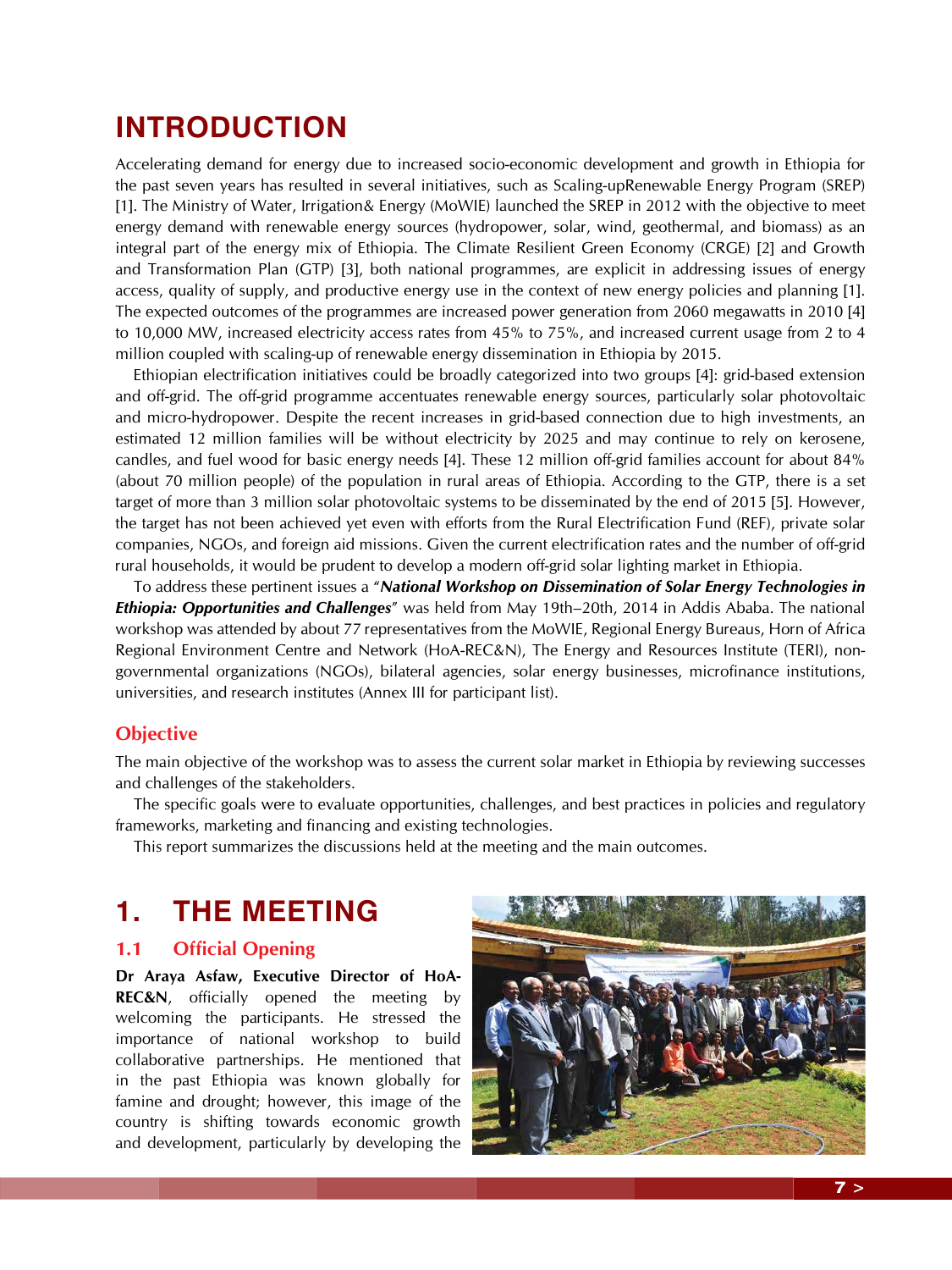energy sector. He pointed out that the HoA-REC rural household energy projects are aimed at improving offgrid communities' access to basic energy for lighting and cooking.

He hoped that the meeting would address the challenges in market and show ways how suppliers could provide quality yet affordable products to consumers. He concluded that solving rural household energy crises could impact education, economic growth, and human development. He invited **H E Mr Kebede Gerba, State Minister of the Ministry of Water, Irrigation, and Energy of Ethiopia** to give the inaugural address.

The Honourable State Minister, Mr. Kebede Gerba congratulated HoA-REC&N and TERI for organizing the workshop. He underlined government's commitment in developing the energy sector through two national programmes explicit in their energy goals of GTP and CRGE. He noted that since 2002 efforts at the national level to implement Universal Electricity Access under the Millennium Development Goals has shown remarkable progress in expanding access to energy for grid electricity from 2,060 MW to 10,000 MW. He also pointed out that there are off-grid programmes geared towards expanding solar and micro hydropower for rural communities. He concluded that Ethiopia is committed to achieving carbon neutral status by 2025 and emphasized the relevance of these national workshops as opportunities for knowledge exchanges and learning.

**Mr Abiy Ashenafi, Senior Consultant at HoA-REC&N** was moderating the sessions. He thanked the State Minister by summarizing his two key messages- 1) The ministry encourages such forums to congregate relevant stakeholders to share experiences, and 2) To develop a regulatory framework that addresses issues raised systematically.

The moderator asked the panelists to introduce themselves and the participants to write down their expectations for the workshop.

## **1.2 Session I: Presentation on the Ethiopian Solar Market Outlook: Opportunities and Challenges**

**Mr Mekonnen Kassa, Senior Renewable Energy Expert and Consultant** presented a presentation on the Ethiopian Solar Energy Market highlighting the following issues for debate:

#### **Market Outlook, Technologies, and Micro-Financing**

#### **I. Opportunities**

- **There are three categories of consumers: households and small businesses, institutions including** schools, health centres, etc., and telecom and signaling.
- High demand in off-grid areas for lighting and mobile charging as companies are expanding their markets, supply chains independently with some retail outlets in major towns, new entrants/larger players are emerging in the market and also due to active promotion by private sector agents and/or development bodies in the target market areas.
- Diversifying solar technologies, like solar lanterns for lighting and mobile charging, solar home systems with multiple light points and mobile charging, solar televisions and radios, solar water pumps, water heaters, and refrigerators.
- **Payback for solar lanterns without cell phone charging is six to nine months, and with chargers, lower** than 15 months.

#### **II. Challenges**

- High costs of products and to businesses, high costs of setting up retail outlets in target markets (i.e., off-grid communities);
- **Dominating the off-grid market are project-based supplies with fewer companies working with local** level service companies (installers and service providers).
- Lack of industry accountability to customers for products and services rendered. There are no government regulations and industry guidelines for self-regulation. This often leads to distrust among end-users when products breakdown after short periods of use.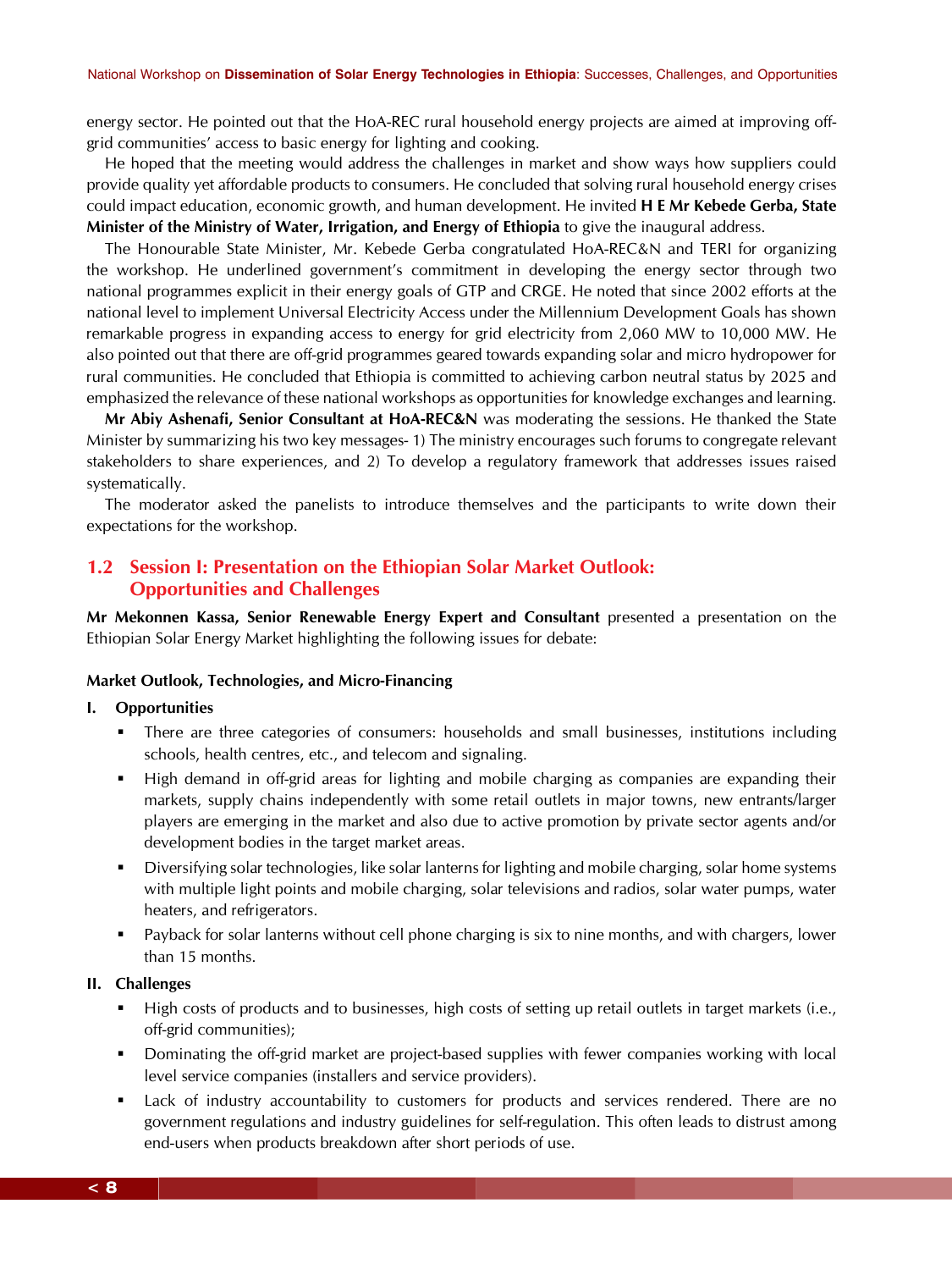- The electrification rate of the country is about 23% (88% urban and 5% rural) with an estimated 3.7million households electrified (WMS, CSA, 2012).
- Average off-grid consumer spends around ETB 40-60per month for kerosene (two to three litres) for lighting needs and ETB 30-60per month for mobile charging. With a heavy reliance on fuel-based light sources, kerosene dominates.
- Inadequate of f-grid power financing, absence of financial support to the suppliers and distributors of lighting product.;
- The policies and regulatory environment are generally supportive but unaccompanied with specific strategies, regulations and investment plans to ensure scaling up (e.g., Feed-in-tariff have been promised but never realized).

#### **III. Alternative Solutions**

- Development and enforcement of appropriate product and technology standards, consumer education on product quality, publicizing minimum standards among stakeholders, enforcement of warrantee certificates and after sales services.
- Assisting development of supply chains.
- Developing varied financing mechanisms for consumers.
- Opportunities of lowering product costs by assessing the margins, FOB costs, freight charges, and taxes/duties.
- **Mr Kassa concluded that, while the MoWIE has made tremendous efforts to promote solar technology,** there needs a lot more focus on 1) a *National Solar Energy Development Strategy Programme* in collaboration with the solar energy development associations of Ethiopia and 2) initiating a *National Forum* for sector actors to address the challenges of the solar industry.

## **1.3 Session II: Panel Discussions on the Solar Energy Sector in Ethiopia**

These reflections opened up panel deliberations on the workshop theme. Mr Abiy Ashenafi asked the panelists to briefly reflect on the concerns raised by Mr Mekonnen Kassa.



**Mr Asress W/Giorgis, Director of the AETPDD**-**MoWIE** informed participants that solar energy technology is the solution for off-grid rural communities and so must be promoted in Ethiopia. In his remarks, he pointed out that government has to give attention to the power sector. However, constraints stemming from the types of technologies imported into the country, the relevance of local production, and the role of private sector players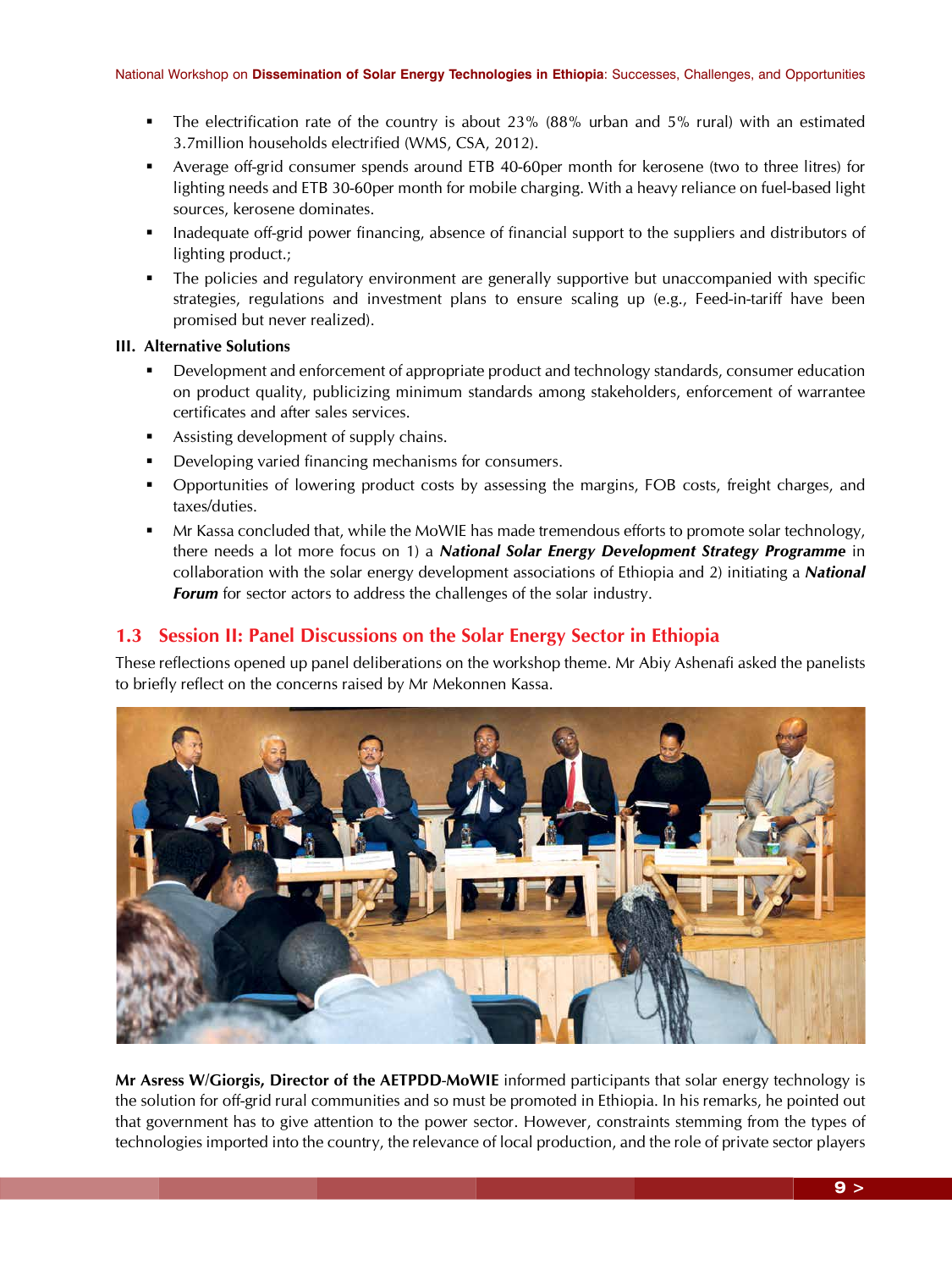in solar businesses were issues that must be addressed and the technologies available in the country should be evaluated and developed. He identified the following challenges:

- I. Lack of harmony in the private and public sector efforts to bring about development.
- II. While technology available may be affordable there are problems with import regulations, which do not ensure adequate stocks/supplies.
- III. Lack of infrastructure to transport products to rural communities where the technologies are needed mostly.

**Mr Teshale Belihu, Director General of the Ethiopian Conformity Assessment Enterprise (ECAE),** remarked on ECAE's effort supported by MoWIE to develop standards for solar technologies and cookstoves and how they have established testing facilities in Addis Ababa and Hawassa. He mentioned that efforts are underway to launch a few more testing facilities in the other regions. MoWIE purchased the testing equipment for ECAE, he added. However, he added that due to lack of awareness, there is low patronage of their services. Additionally, he expressed his worries regarding the increasing numbers of poor quality products dumped in the Ethiopian market that will result in consumer distrust in solar technologies. This issue needs to be tackled by enforcement of standards and testing of products.

**Mrs Yemenzwork Gorfu, Development Bank of Ethiopia (DBE)** underlined the role of the bank as a development and policy partner to the Government of Ethiopia.

She pointed out that the bank's role in the renewable energy sector is that of a financial intermediary for the MoWIE. It administers credit lines from the World Bank and Global Environment Facility (GEF) loan grant aimed at market development of rural electrification technologies (RET), such as biogas and solar. She said, DBE had so far supported six private sector entrepreneurs, and through their efforts, nearly 250,000 systems will be disseminated under the credit lines. Of these, 8,860 systems have already been disseminated and the remaining 156,256 to be disseminated soon. Additionally, ETB 120 million has been allocated to two microfinance institutions (MFIs) for biogas development.

However, the challenges with micro financing from DBE's experience are:

- I. Poor installation, maintenance, and quality of solar technologies, such as solar water pumps, low repair maintenance when pumps breakdown frequently resulting in end-users defaulting on loans.
- II. Lack of proper management in reclaiming loans from end-users. In most instances, there are no MFI employees assigned to follow-up with funds allocated to local cooperatives. In addition, it is costly for microfinance partners to follow up in remote areas to check how finance is being utilized.
- III. Product affordability coupled with high interest rates stemming from high import taxes makes the finance scheme more costly than beneficial.

She concluded that a clear solution to these financing problems would be to design high-level government strategies for the solar sector drawing from successful lessons from India and other countries.

**Mr Samson Tsegaye, Director of the Solar Energy Foundation (SEF), Ethiopia,** shared the details about the foundation's Solar Village Electrification Projects in Ethiopia. Adding that, through their efforts, about 30,000 solar home systems have been installed and are still functioning. He added that the focus of the foundation is to bridge gaps between the demand and supply, and to create awareness of solar options in rural areas. He outlined and expanded on the approaches of the foundation:

**I. Soft loans:** Providing communities with soft loans payable over a period of 6.5 years saw 2,200 solar home systems installed in households in Rhema, Amhara Region. However, he cautioned that solar home systems are more sedentary than stand alone lanterns, and therefore, soft loans could be provided for the former and not for the latter. His reasoning was that the solar lanterns are easier to transport and so more difficult to keep a track. Hence, it is difficult to monitor customers during repayment and could lead to loan defaulting.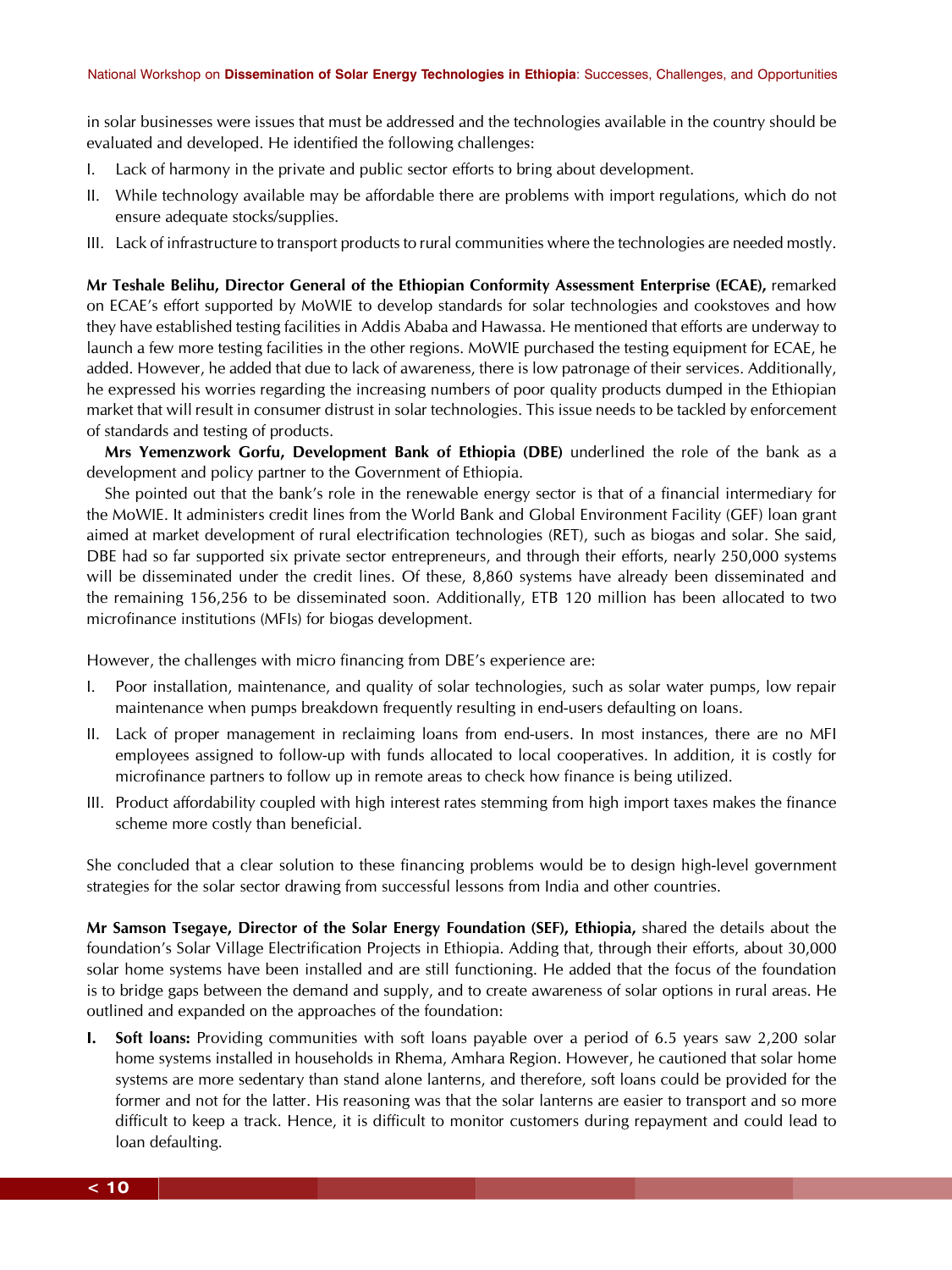- II. The cost sharing approach: The cost-sharing approach was adopted by the foundation to share product costs with end-users. SEF does this to make products more affordable for rural households. In addition, households agree to save money each month after systems are installed for future battery replacements.
- III. Building trust: It is essential to build trust with end-users of these solar products by ensuring product quality and providing after sales services. He added that the foundation always consults the communities they work with and have trained on-site technicians on call to service and repair products.

He identified the poor mainstreaming of federal policies to the regions as a challenge for the foundation.

**Mr Dereje Walligne, Chairman of the Ethiopian Solar Energy Association and Manager of Lydetco PLC** in his remarks stated that affordability was not really an issue and the payback on smaller systems, such as solar lanterns, was really good. He added that, since solar lanterns require less maintenance and are easy for endusers to operate, they have revolutionized the market and are the most purchased products.

He highlighted the following challenges in his remarks:

- I. Poor implementation of policies and regulations at the federal and the regions. Citing the example of how ECAE ended the import inspection, which waived duty charges on solar products and how this resulted in duty charges being imposed by customs without informing the solar importers.
- II. He proposed having clear roadmaps in such instances for the respective government agencies that clearly identify roles and responsibilities to help avoid any confusion and clarify the certification process. He proposed for contracts of larger PV systems to include a maintenance plan for up to five years.

Regarding the certification, he felt that the ECAE does not have to repeat tests on already certified products (e.g., Lighting Africa certified products) but should rather focus on uncertified products on the market.

### **Mr Debajit Palit, Associate Director, Social Transformation Division and Lighting a Billion Lives Campaign, TERI** shared the case India. He remarked that the market in Ethiopia, particularly the off-grid market, is huge but untapped. He added that there is a need to shift the focus of discussions from only product quality to also include possibility of diversifying technologies, including imported ones, for better consumer choices and mainstreaming solar products on the market. He made the following observations:

- I. There are market development challenges, whereby most solar distributors are part-time distributors of other products. The problem with these part-time solar distributors is that they are majorly based out of the main cities with no distribution channels focused in the rural areas. He proposed that there should be more mainstream solar distributors solely focused on growing businesses and nurturing the market.
- II. The government could ensure diversity of solar product imports if issues with foreign currencies, ambiguity around import duties/surcharges, and the long processes of certification and inspection are clarified.

He proposed the following solutions:

- I. For the Government of Ethiopia to support the development of solar entrepreneurs by offering entrepreneurial trainings for the rural markets and for DBE to allocate capital loans to support this.
- II. He proposed trainings on solar technologies for custom officials and relevant government agencies to ensure a more efficient inspection and certification process.

**Dr Araya Asfaw** concluded the panelists' remarks with the following recommendations:

- I. It is important to share experiences of other countries, such as Kenya and India.
- II. Solar is not competitive with large-scalepower production but has a lot of potential for small-scale power generation. Hence, it has huge potential for off grid households.

**Mr Abiy Ashenafi** invited the participants to reflect on the issues raised by the panel.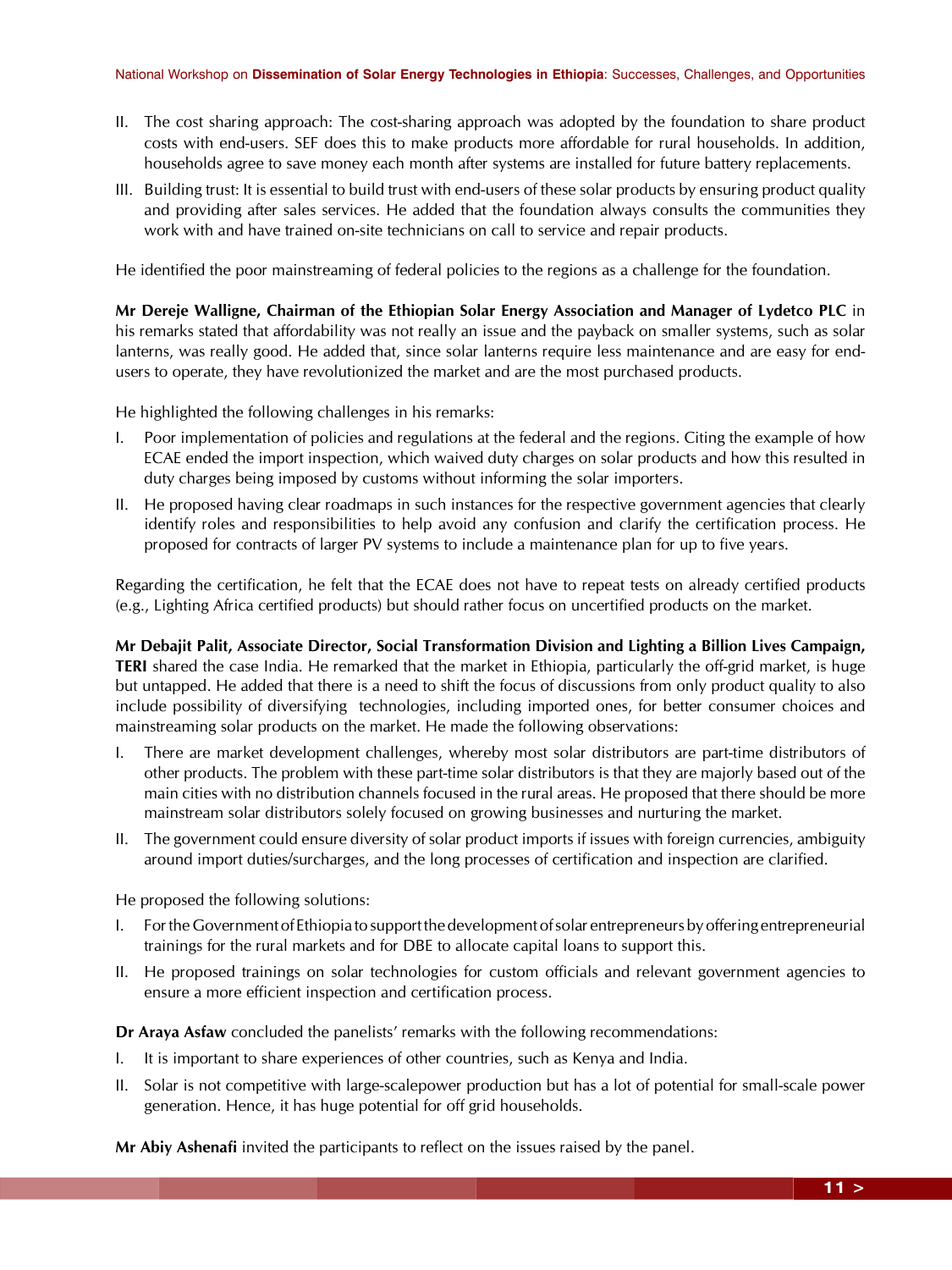**Standards and Certification**: The participants concurred that the current solar lighting standards are difficult to comprehend, suggesting that developing Ethiopian Standards should adapt to local conditions. According to the participants, ECAE will need to simplify their testing standards, stating clearly what tests need to be conducted and the timeframe between testing and certification. They noted that standards should be simplified to make them easier to understand from the federal to regional level.

Mr Teshale agreed with the suggestions stating that ECAE was in the process of reviewing the old standards and will need support from the public, particularly from the Ethiopian Solar Energy Associations and sector actors to set standards that prevent low quality products from the market.

**Financing**: Participants shared experiences of the unwillingness of microfinance institutions to avail credit lines for solar systems, while limiting access to financing to biogas technologies. The MFI responded stating the challenge for them was that the end-users are defaulting on loan payments due to low-efficiency and lowquality products, and lack of after sales maintenance when solar systems break down. Also the interest rates imposed on the systems make them too expensive for end-users. For instance, the BE sets interest rates at 6% for microfinance agencies and they intend to increase it to 15% interest rate for end-users.

**Market Development and Policies:** Both the panelists and participants agreed that developing the market could lead to more job creation for retailers and technicians. Also, by regulating policies to ensure local installations and assembling could add value to the market and build local capacities. Furthermore, creating supply chains and retail outlets in rural towns could lead to the sustainability of solar projects. The issue of product affordability was raised, but Mr Dereje Walligne emphasized that with the varied products in the market, consumers can choose products that are affordable to them with diversified technologies. Emphasis should be made on making foreign currency available to aid importation of products.

**Product Recycling:** The participants also added the importance of recycling old solar systems and battery replacements.

Mr AsressW/Giorgis reiterated the relevance of solar technologies for the country, reflecting on the relevance of the discussions. He added that the government is aware of these challenges and that as Ethiopia develops, policy and development must be in harmony.

Following these discussions, participants were asked to breakout into three working groups to address the salient points raised by the panelists and to come up with more detailed ways d highlighting priority areas for immediate action.

## **1.4 Session III: Working Groups Discussion**



**Working Group I: Policy, Legal and Regulatory Frameworks of Solar Technology**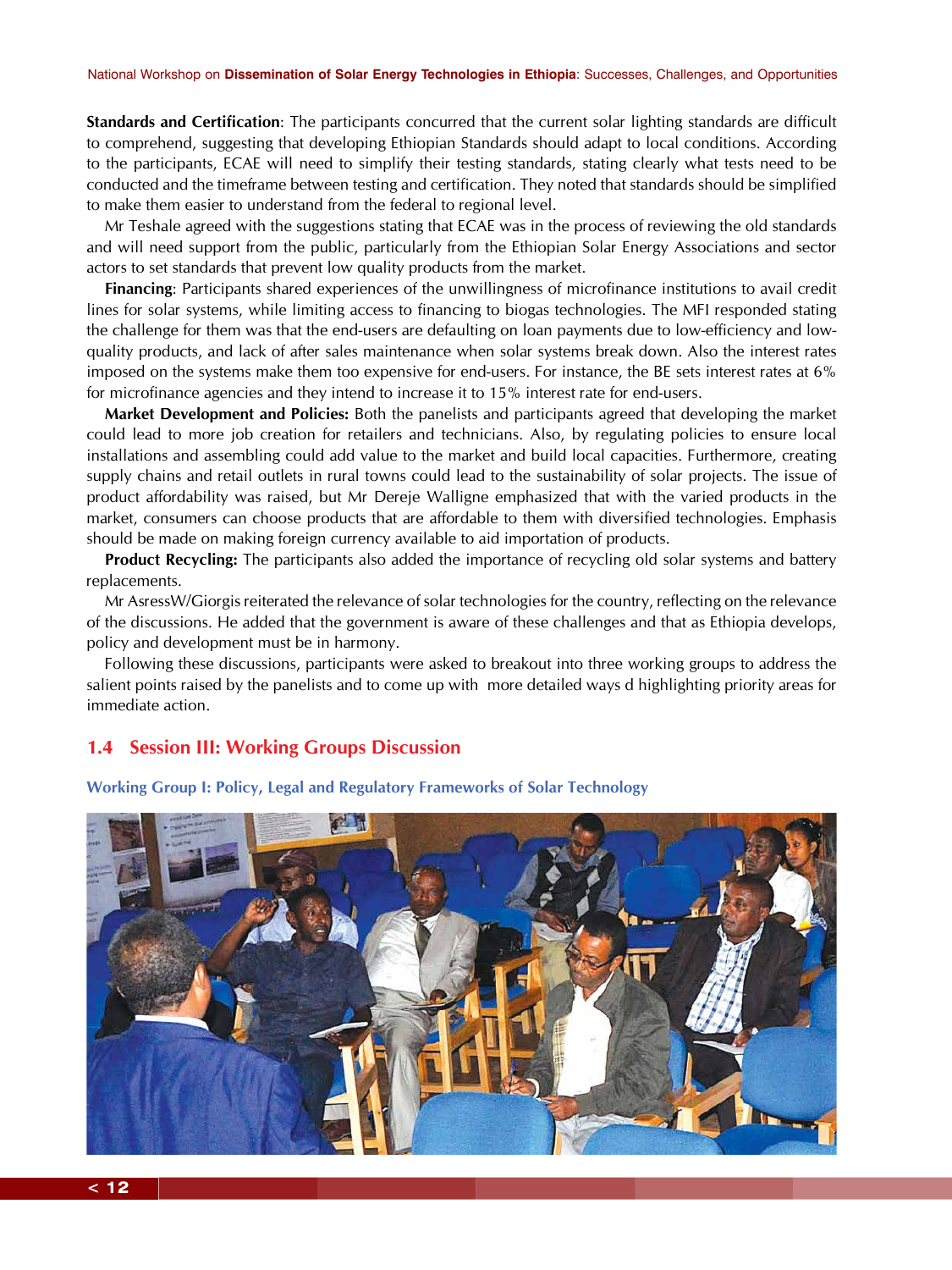#### National Workshop on **Dissemination of Solar Energy Technologies in Ethiopia**: Successes, Challenges, and Opportunities

The group chaired by **Mr Asress W/Giorgis** was tasked to review the opportunities, challenges, and solutions under the sub-themes:

#### **A. Business Development and Support**

#### **I. Opportunities**

- Huge potential in off-grid markets for lighting and mobile charging;
- Waiving import duty fees and taxes on solar products to make products more affordable to consumers most of whom are rural.

#### **II. Challenges**

- Ambiguities in implementing the duty fee waivers have implications on product affordability. Opportunities such as local assembling and manufacturing that leads to job creation and value additions are not import tax exempted;
- Regulations surrounding the foreign currency make it difficult for importers to ensure continuous products supply;
- Lack of investors in this sector and also inadequate financial and technical capacity of stakeholders.

#### **III. Alternative Solutions**

- Adopting policies, which ensure value additions such as, product assembling and local manufacturing that are rewarded with tax exemptions. This should include discussion with state agencies, such as the Ministry of Finance and Economic Development (MoFED), customs authority agencies, and with Ethiopian Energy Authority among others.
- Waiving value-added tax (VAT) on solar imports to make products more affordable.
- **More integrated promotional activities are required.**
- Government support in the form of entrepreneurial trainings and startup capital for small businesses to enter solar market.
- Availing foreign currency and loans to solar businesses to import products so as to maintain adequate stock throughout the year.

#### **B. Product Quality and Standards**

#### **I. Opportunities**

 Ethiopian Standards Agency (ESA) and its subsidiary ECAE are in the process of preparing the draft document on Ethiopian Standards and protocols for the testing labs. With ECAE responsible for enforcing quality standards and recognized certification through inspection and testing services for exporters, producers, service providers, regulatory bodies, consumers, and importers.

#### **II. Challenges**

 The current standards do not test the efficiency of solar technologies, such as, solar water pumps and solar water heaters.

#### **III. Alternative Solutions**

 Policy dialogues are required among key stakeholders to contribute to the standards being set and to ensure that the ranges of solar technologies available in the market are captured in the standards document.

#### **Working Group II: Marketing and Finance**

**Mr Samson Atsbha, Department Head, GIZ ECO** chaired the session addressing the opportunities, challenges, and solutions of the solar market and financing.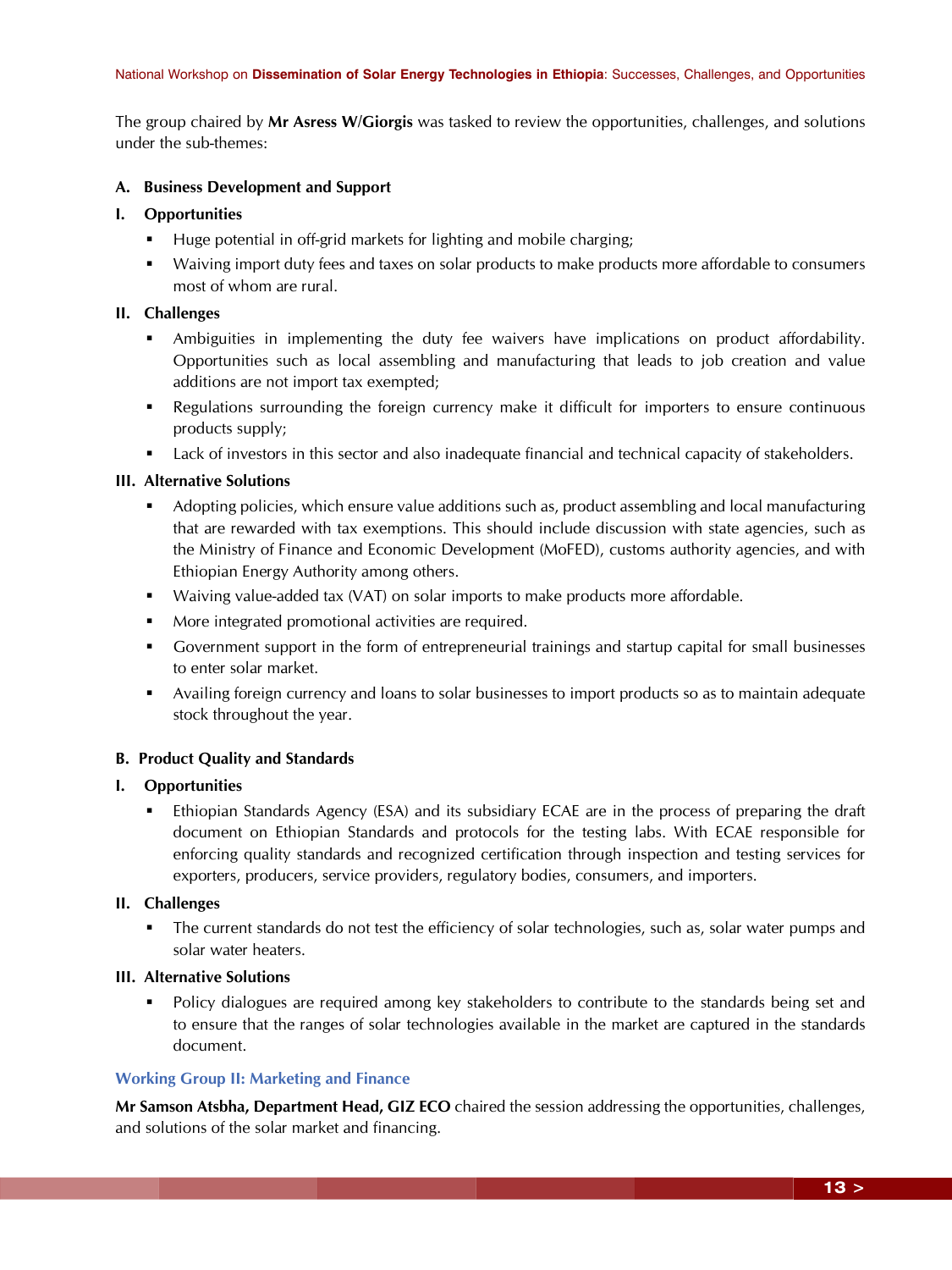

The group discussed at length and concluded the following:

#### **A. Market Outlook**

#### **I. Opportunities**

- **High demand in off-grid areas for solar systems with dual purpose of lighting and mobile charging**
- There are markets for solar technologies that support radio and TV;
- **Partnerships with MFIs to provide soft loans to the organized consumer groups.**

#### **II. Challenges**

- Low quality and non-existent after-sale services often builds distrusts in products when the products breakdown after a short period of usage.
- **Product affordability and appropriate financing solutions.**
- **Loan mismanagement is a major concern.**

#### **III. Alternative Solutions**

- To deal with affordability and financing solutions. Market segmentation was suggested to identify the communities' needs and where necessary subsidies or soft loans should be given
- Building local capacities in rural communities to provide after sales services in the form of basic repair and maintenance.
- **Creating an enabling environment for MFI involvement.**

#### **B. Marketing, Distribution and Financing**

#### **I. Opportunities**

- Leveraging the existing market systems, working with regional energy bureaus, and pre-existing retail networks to promote solar technologies.
- **Building linkages with stakeholders in the health and education sectors in rural towns to promote** renewable technologies.

#### **II. Challenges**

- **Marketing and promotional costs are often too high for distributors/solar business importers.**
- There is a subsidy or no subsidy dilemma, which often creates confusion among consumers and suppliers. This may lead to market spoilage.
- **Lack of adequate finance models.**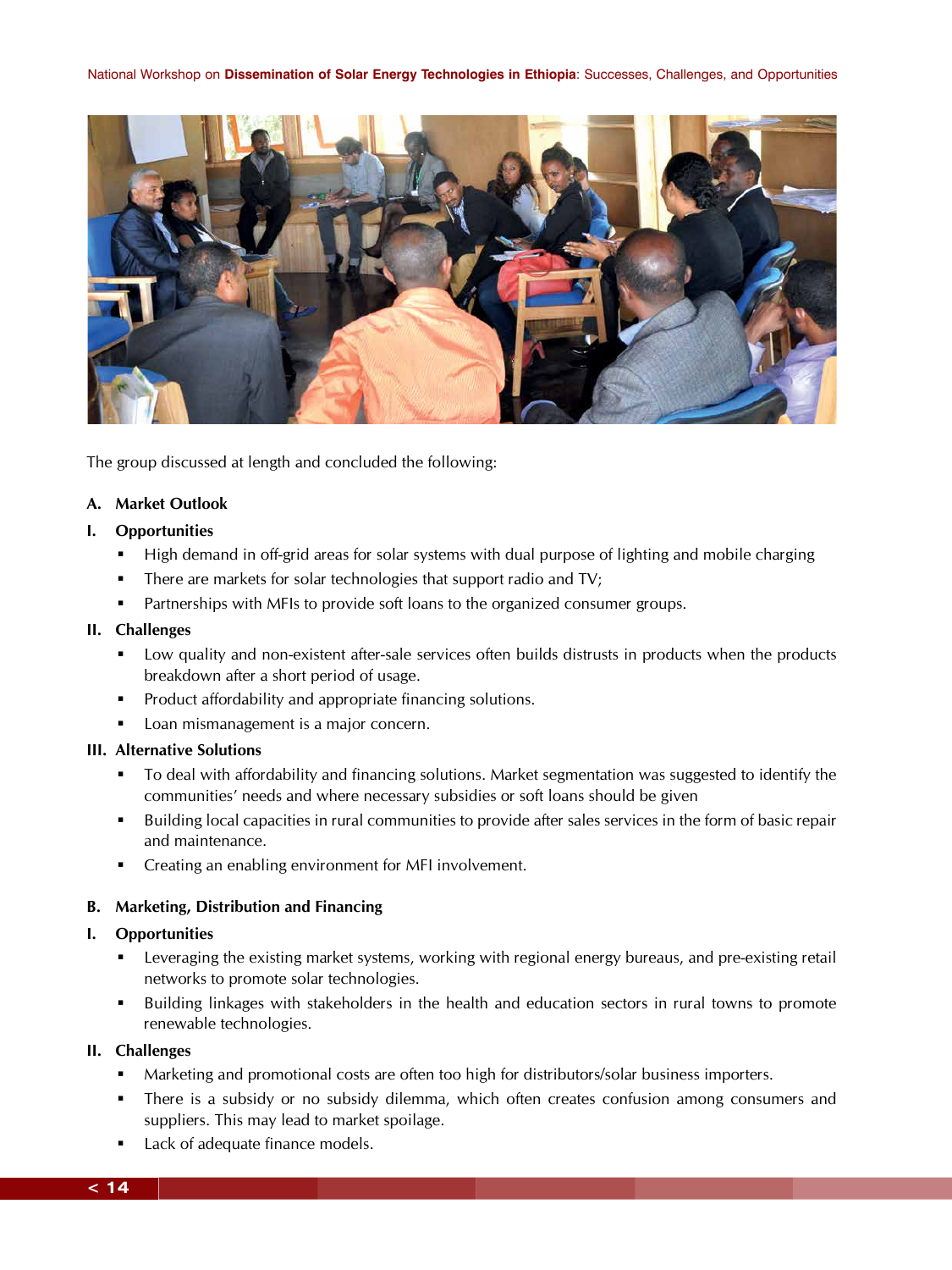#### **III. Alternative Solutions**

- Diversifying product loan portfolios by micro-finance such as loans for agriculture supplies to include solar technologies.
- **EXECT** Reviewing best practice models, such as, "pay as you go" by MKOPA in Kenya among others. Also, built remote monitoring devices in solar systems to monitor loan payments and discontinue systems when end-user defaults. Create revolving funds for battery and product replacement.

#### **Working Group III: Technology**



The group chaired by **Mr Mesfin Shimeles, Technical Director, ERE PLC** was tasked with deliberating appropriate solar technologies for Ethiopia. The group came up with the following:

#### **A. Technology Adaptation& Disposal (including product recycling/battery replacement)**

#### **I. Opportunities**

 The technologies available, such as solar lanterns and solar home systems are user friendly, easier to disseminate, and operate. On the other hand large photovoltaic modules require qualified technicians to install. Providing technical support after installation open opportunities for job creation.

#### **II. Challenges**

- With no strict regulations on battery disposal, end-users may randomly dispose the batteries and endanger their health and pollute the environment with battery-operated systems (BOS).
- Limited services and unavailability of spare batteries, bulbs, and other parts to replace the old systems;
- **High installation costs to end-users coupled with poor installation services for large PV systems and** solar home systems (SHS).

#### **III. Alternative Solutions**

- Establish waste management/recycling for BOS disposal and to create awareness during promotional activities about the disposal of the solar products.
- Develop capacities of local technicians to replace batteries for repairing and maintenance.
- Enforcement of quality standards and control the market to eradicate substandard products.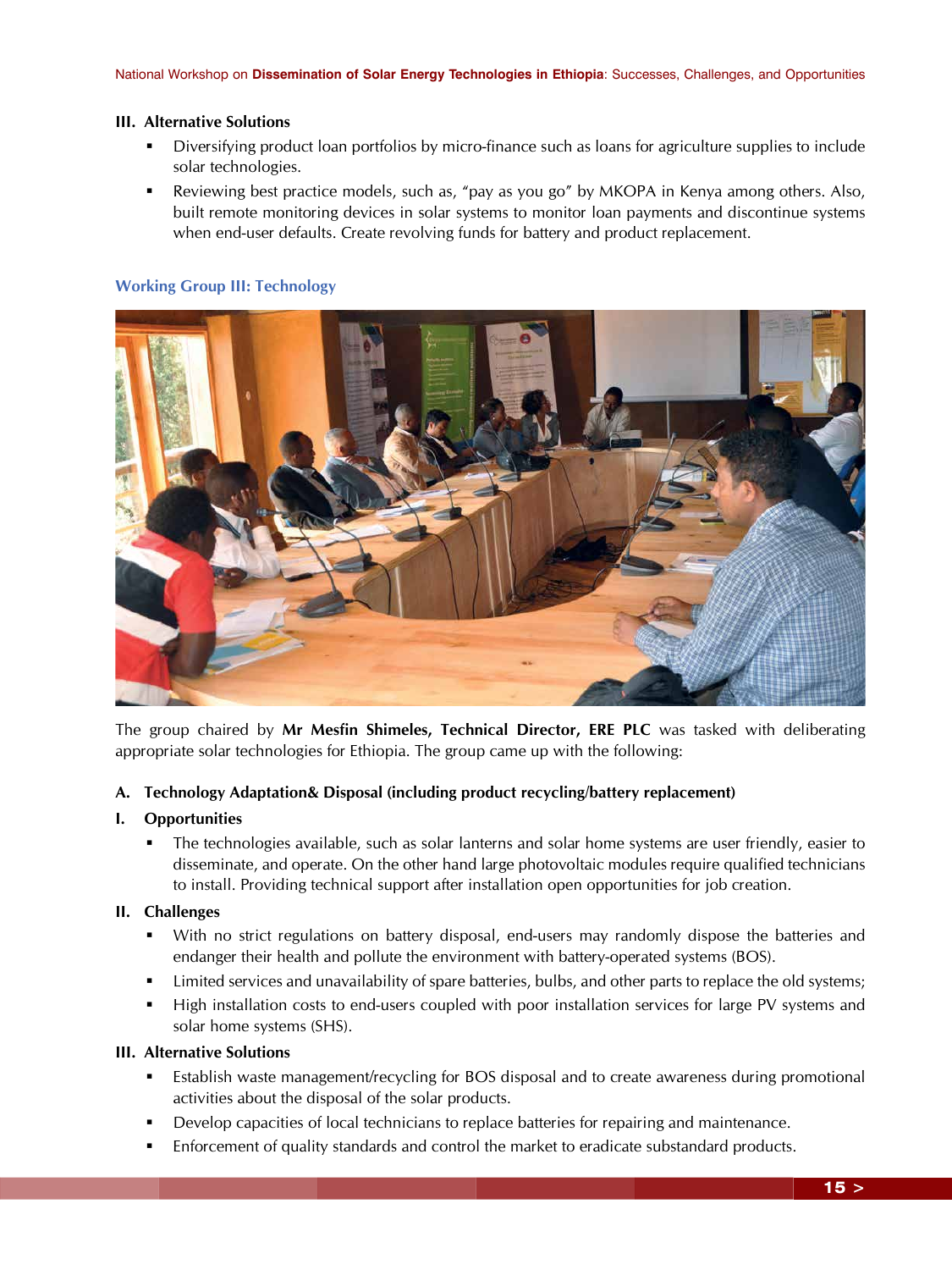## **1.5 Wrap-up and Key Messages**

The participants agreed that meeting primary (basic) energy needs of basic lighting and secondary needs of off-grid communities should be priority for all. The stakeholders present in the workshop represented the key players in the sector and considered their contributions instrumental to drawing the following priority areas:

- I. Creating a forum for the relevant actors in the solar market to meet and exchange knowledge on the solar industry.
- II. Initiating the structures through which relevant issues are identified and addressed by the relevant bodies.

Other specific issues were:

- I. Setting quality standards and control for products and services.
- II. Market development through capacity building of retailers and technicians with value additions from local assembly. Installations, maintenance, and repairs should be supported by government, NGOs, and bilateral agencies.
- III. The question "**Is financing an issue**?" was raised and the following points were made:
	- **The approach by some NGOs among others giving away products for free to rural households is not** sustainable;
	- Most rural people could afford solar products. However, they prefer to buy on credit because they do not trust the sellers and/or products they are buying. The loan gives them a chance to see if the product is worth their money. However, there are the "poorest of the poor" in the rural communities that could benefit from subsidy supports to purchase systems.
	- **Solar lanterns are affordable, however, solar home systems are often expensive, and hence, loans are** given to purchase SHS. However, interest rates on loans are still high and could burden end-users. Loans on SHS are payable from six to seven years at 100 birr per month compounded with VAT and a 7.5% interest rate. Thus acts as a burden for the consumer;
	- Adopting installment payment schemes such as, the revolving fund approach, whereby, systems are controlled remotely and switched off when loans are unpaid is beneficial.
- IV. Disposal of BOS through proper waste management treatment systems should be discussed at the onset of dissemination and must be the responsibility of the supplier.

## **Recommendations**

The participants proposed to set up a national solar technology forum chaired by a steering committee (SC) that comprises all stakeholders present. The SC will set up three thematic working groups on the areas discussed at the workshop. The mandate of the forum will be committed to scaling up the solar energy access in off-grid areas by identifying areas of interventions.

Discussion of the forum was moved to the next day. Participants agreed to reconvene on the Day 2 to deliberate over the members for the forum and the governing by-laws.

# **2***.* **MAIN OUTCOMES**

The Regional Energy Bureaus shared experiences from their regions by raising the following issues:

- I. Huge demand for solar technologies in rural areas, however, there is an absence of reliable products and suppliers in these rural areas.
- II. Inadequate maintenance capacities and no after sales services.
- III. Most often solar companies approach regional energy offices to recommend them to the respective rural communities. The regional energy bureau does not have the mandate to do this.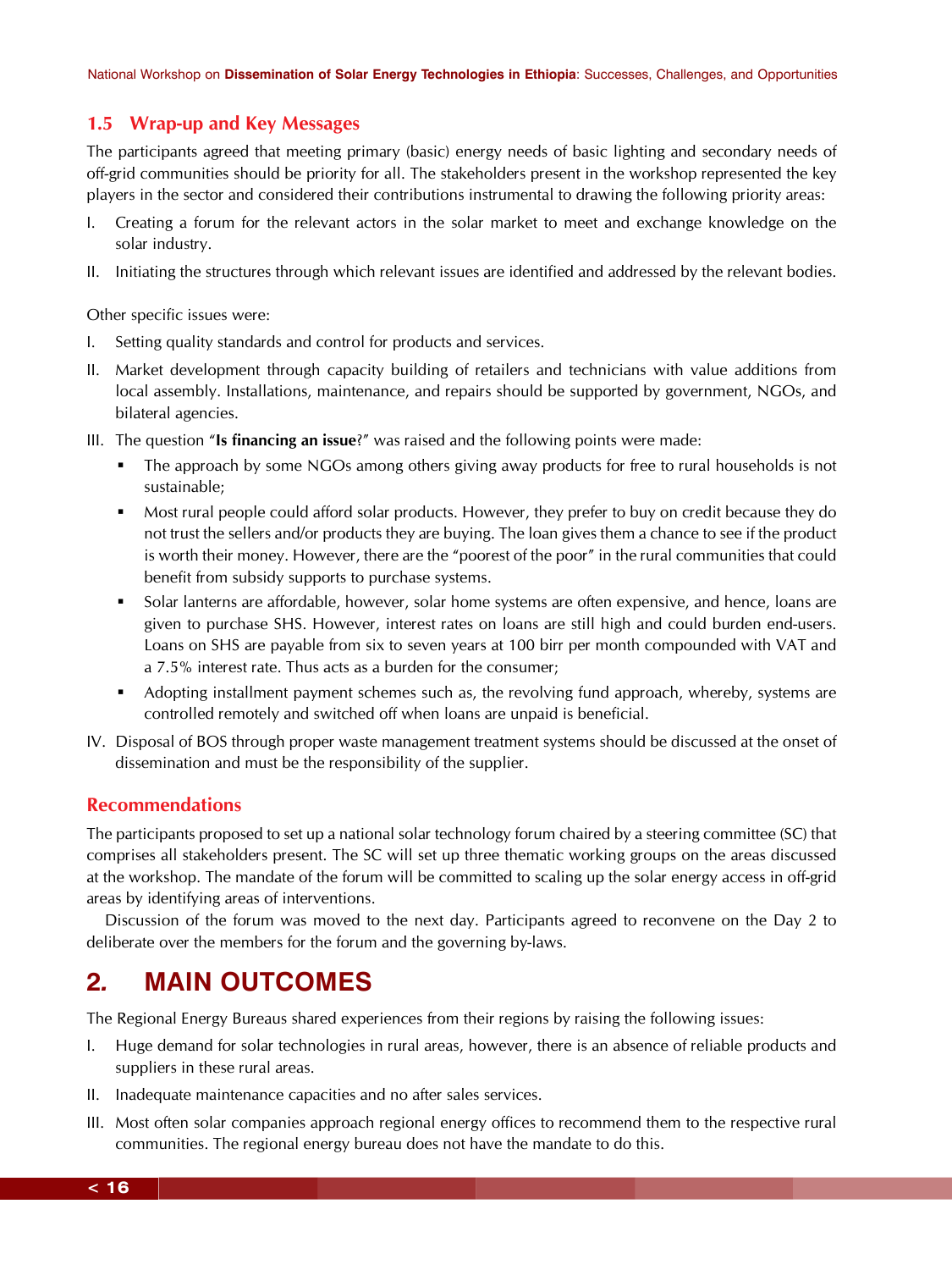- IV. Installed solar facilities are not operational (Somalia Region, Gambela), there is not enough local ownership.
- V. The solar business is based on project and therefore based on the specification of the project. Too many buyers set the specific technical specifications instead of complying with the set national standards;
- VI. Companies are not responsible for the functioning of the system, but only the installation. Installations need to take the local circumstance in to consideration
- VII. There are no follow-ups and coordination with the local regional bureaus. Often the regions are informed lately.

VIII.Installations should be done by taking the local circumstance into consideration.

#### **2.1 Ways Forward and Inter-Institutional Collaborations**

The participants reconvened on day two to deliberate over the members of the forum and the governing bylaws. The workshop concluded with two key outcomes:

- **I. Formation of the Solar Energy Technology Forum (**Refer to Annex IV)**:** The members of the steering committee were elected, including the MOWIE (as Chair), HoA-REC&N (as secretariat), private entrepreneurs, DBE, GIZ, ECAE, Solar Energy Foundation, Ethiopian Solar Energy Association, and Regional Energy Bureaus (on a rotating basis in every two years with the first four regional bureaus to be nominated by the MoWIE), microfinance association, and the Ministry of Finance.
	- On financing the forum's meetings, Dr Araya Asfaw suggested that HoA-REC&N as the secretariat would raise the funds needed to ensure that the forum is operational.
	- Mr Abiy Ashenafi reviewed the draft by-laws prepared by Mr Mekonnen Kassa with the participants. These by-laws outlined the roles and responsibilities of the steering committee chair, secretariat, and the members in the decision making process. The group endorsed this after some minor suggestions, such as the composition of the forum.
	- The steering committee divided into three working groups, is scheduled to meet once every quarter to deliberate on the issues concerning solar technology in Ethiopia.
- II. It was agreed by all that *the National Solar Forum* shall reconvene annually to track the progress and to prepare a series of policy briefs under the three working groups.
	- Dr Araya concluded the workshop by thanking all the participants and accepted HoA-REC&N's role as secretariat of the forum. He stressed that we could only solve the problems in the sector through collaborative partnerships with all solar players. He added that HoA-REC&N was committed to adopt low carbon technologies, pointing out that the workshop's venue is a green building, which will have solar installations such as solar water heaters and solar cookstoves.
	- He hoped that by partnering with TERI, there would be knowledge exchanges that will benefit and advance Ethiopia's solar industry.
	- Mr Asress W/Giorgis acknowledged all the participants and assured them of the SC's commitment of serving them and the industry.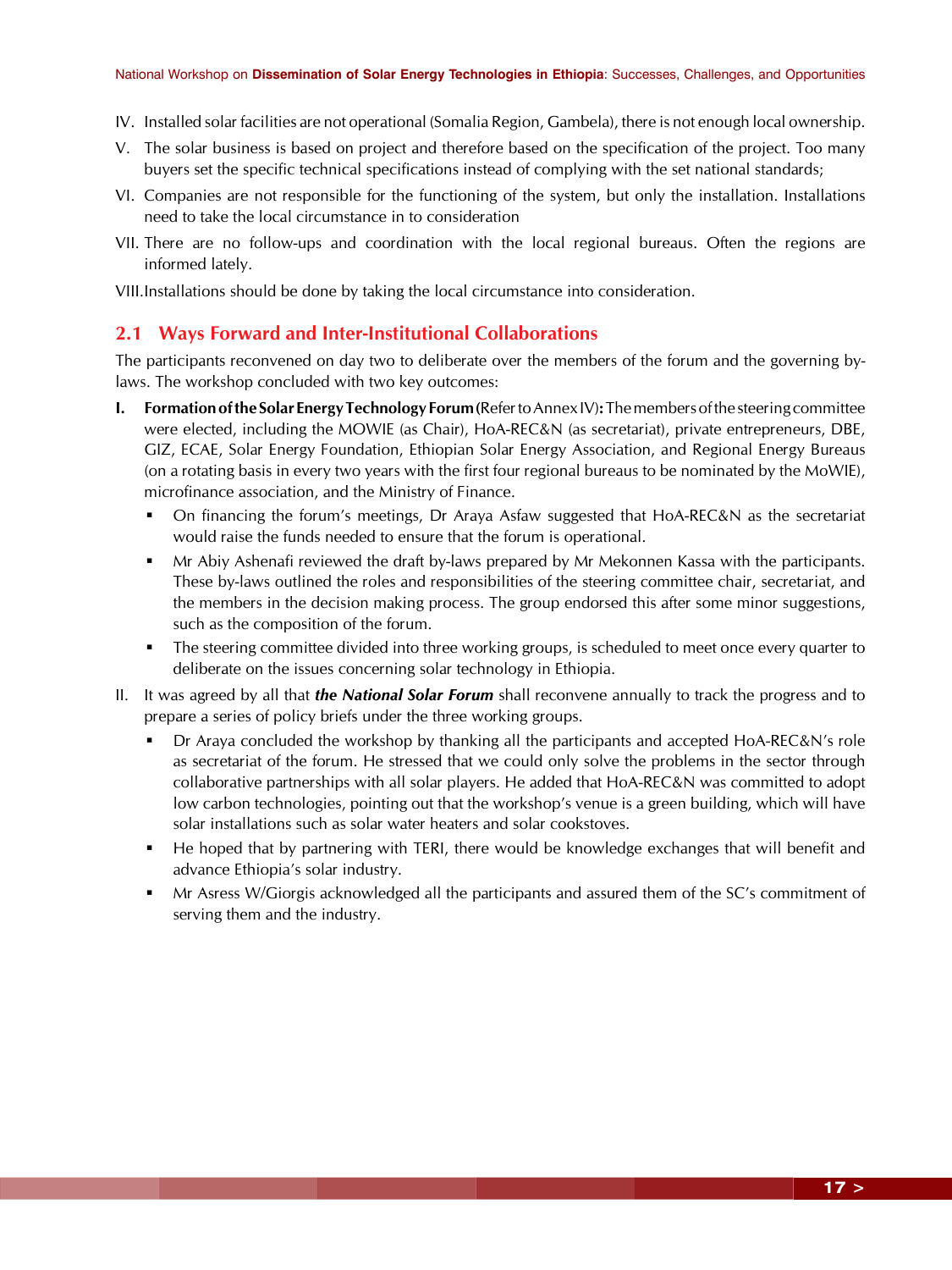# **ANNEXES** Annex I: Programme

### **Day 1: May 19, 2014**

| $9:15$ am $-9:30$ am                | Registration and Coffee/Tea                                                                                                                                                                                                                                                                                                                                                                                                                                                                                                                                                                          |  |  |  |
|-------------------------------------|------------------------------------------------------------------------------------------------------------------------------------------------------------------------------------------------------------------------------------------------------------------------------------------------------------------------------------------------------------------------------------------------------------------------------------------------------------------------------------------------------------------------------------------------------------------------------------------------------|--|--|--|
| $9:30$ am $-9:40$ am                | Programme Introduction<br>Mr Abiy Ashenafi, Senior Consultant, HoA-REC&N                                                                                                                                                                                                                                                                                                                                                                                                                                                                                                                             |  |  |  |
| $9:40$ am $-9:50$ am                | <b>Welcome Address</b><br>Dr. Araya Asfaw, Executive Director, HoA-REC&N                                                                                                                                                                                                                                                                                                                                                                                                                                                                                                                             |  |  |  |
| $9:50$ am $-10:10$ am               | Inaugural Address<br>H E Mr Kebede Gerba, State Minister, Ministry of Water, Irrigation & Energy                                                                                                                                                                                                                                                                                                                                                                                                                                                                                                     |  |  |  |
| 10:10 am $-$ 10:20 am               | Participants Introduction                                                                                                                                                                                                                                                                                                                                                                                                                                                                                                                                                                            |  |  |  |
| 10:20 am $-$ 10:40 am               | Photo Session and Tea/Coffee Break/Solar<br>Products/Companies Exhibition                                                                                                                                                                                                                                                                                                                                                                                                                                                                                                                            |  |  |  |
| 10:40 am $-$ 10:50 am               | The Ethiopian Solar Market: Status, Challenges and Outlook Mr Mekonnen Kassa,<br>Consultant and Expert on Renewable Energy Technologies                                                                                                                                                                                                                                                                                                                                                                                                                                                              |  |  |  |
| 10:50 am $- 11:50$ am               | Round-table Discussion: Solar Technologies Dissemination in Ethiopia:<br>Opportunities and Challenges   Moderator: Mr Abiy Ashenafi   Panelists: Mr<br>Asres W/Giorgis, Ministry of Water, Irrigation & Energy   Mr Debajit Palit,<br>Associate Director, TERI   Mr Dereje Walligne, Chairman Ethiopian Solar Energy<br>Association   Mr Samson Tesgaye, Solar Energy Foundation Ethiopia, Country<br>Director   Mrs Yemenzwork Gorfu, Development Bank of Ethiopia   Mr Belihu<br>Teshale, Ethiopian Conformity Assessment Enterprise, Director   Dr. Araya Asfaw,<br>Executive Director, HoA-REC&N |  |  |  |
| 11:50 am $- 12:30$ am               | Q&A: Panelists and Participants                                                                                                                                                                                                                                                                                                                                                                                                                                                                                                                                                                      |  |  |  |
| 12:30 pm $- 12:45$ pm               | <b>Working Groups</b>                                                                                                                                                                                                                                                                                                                                                                                                                                                                                                                                                                                |  |  |  |
| 1:00 pm $-$ 2:00 pm                 | Lunch                                                                                                                                                                                                                                                                                                                                                                                                                                                                                                                                                                                                |  |  |  |
| $2:00 \text{ pm} - 3:15 \text{ pm}$ | Breakout Sessions: Guiding Principles and Working Group Discussions,<br>Mr Mekonnen Kassa, Mr Fitsumbrhan Tsegaye                                                                                                                                                                                                                                                                                                                                                                                                                                                                                    |  |  |  |
| $3:15$ pm $-3:40$ pm                | Tea/Coffee Break                                                                                                                                                                                                                                                                                                                                                                                                                                                                                                                                                                                     |  |  |  |
| 3:40 pm $-$ 4:00 pm                 | <b>Presentations: Working Groups</b>                                                                                                                                                                                                                                                                                                                                                                                                                                                                                                                                                                 |  |  |  |
| 4:00 pm $-$ 4:30 pm                 | Conclusions /Ways Forward                                                                                                                                                                                                                                                                                                                                                                                                                                                                                                                                                                            |  |  |  |
| $4:30$ pm $-5:30$ pm                | Drinks/Informal Meetings                                                                                                                                                                                                                                                                                                                                                                                                                                                                                                                                                                             |  |  |  |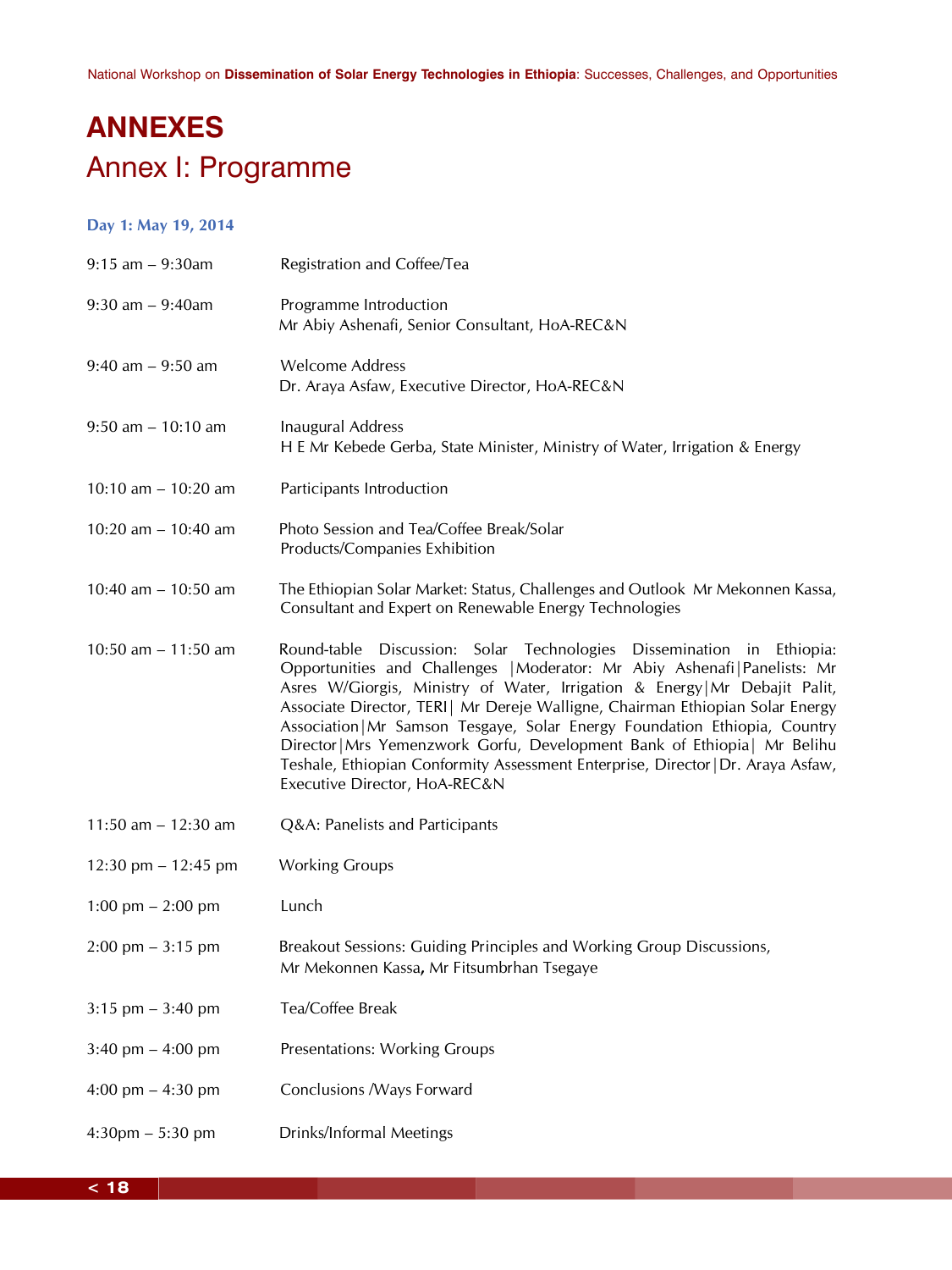| Day 2: May 20, 2014   |                             |
|-----------------------|-----------------------------|
| $9:30$ am $-10:00$ am | Registration/Refreshment    |
| 10:00 am $-$ 11:00 am | <b>Follow-up Discussion</b> |
| 11:00 am $-$ 12:00 pm | Exhibition                  |
| 12:30 pm $-1:30$ pm   | Lunch                       |
| $1:30$ pm             | Departure                   |

# Annex II: References

- **Scaling-up Renewable Energy Program, Ethiopia Investment Plan, January 2012.**
- **Federal Democratic Republic of Ethiopia, Ministry of Water & Energy.**
- **Climate Resilient Green Economy Strategy (CRGE).**
- Growth and Transformation Plan (GTP).
- **Lighting Africa, Policy Report Note Ethiopia. 2012**
- **E** Lighting Africa Program. Ethiopia Market Intelligence. June 2013 (Unpublished)

# Annex III: Participants List

| <b>Name</b>            | <b>Organizations</b>                       | <b>Title/Position</b>         | E-mail                    |
|------------------------|--------------------------------------------|-------------------------------|---------------------------|
| Abera Mekuria          | <b>Total Ethiopia</b>                      | <b>NW Development Manager</b> | aber.mekuria@total.com.et |
| Abiy Ashenafi          | HoA-REC&N                                  | <b>Senior Consultant</b>      | abiya@hoarec.org          |
| <b>Adatre Chane</b>    | <b>Rensys Engineering</b><br>& Trading PLC | Manager                       | versolar@ethione.et       |
| Amensisa Tsegaye       | <b>OWMEB</b>                               | <b>Process Manager</b>        | amen tech@yahoo.com       |
| Anita Alemu            | D light                                    | <b>Project Coordinator</b>    | danisamri292@gmail.com    |
| Anna E Wikman          | HoA-REC&N                                  | Consultant                    | annaw@hoarec.org          |
| Araya Asfaw            | HoA-REC&N                                  | <b>Executive Director</b>     | aasfaw@hoarec.org         |
| <b>Asres W/Giorgis</b> | <b>MOWIE</b>                               | <b>Director AETPDD</b>        | w.asress@gmail.com        |
| Awetush Tesfaye        | <b>OFC</b>                                 | <b>Programme Assistant</b>    | ahabtemariam@ifc.org      |
| Ayantu Girma           | HoA-REC&N                                  | Intern                        | ayantug@hoarec.org        |
| Ayesheshum Abebaw      | HoA-REC&N                                  | Project Officer               | aysheshuma@hoarec.org     |
| <b>Bedassa Dida</b>    | Wasasa Microfinance                        | <b>Operation Officer</b>      | bedassadid@gmail.com      |
| Dareje Petros          | <b>GAIA</b>                                | <b>Project Coordinator</b>    | derejep2013@gmail.com     |
| Daselegn Getanet       | <b>GAIA</b>                                | <b>Director</b>               | getdasaleng@gmail.com     |
| Debajit Palit          | <b>TERI</b>                                | <b>Associate Director</b>     | debajitg@teri.res.in      |
| Dereje Walelign        | Lydetco PLC                                | <b>Managing Director</b>      | dwalelign@lydetco.com.et  |
| <b>Drew Gamble</b>     | HoA-REC&N                                  | Officer                       | drewg@hoarec.org          |
| <b>Elis Asnake</b>     | Development Bank                           | Senior Electrical Engineer    | eloasn@hotmail.com        |
| Etsub Assefa           | HoA-REC&N                                  | Project Officer               | etsuba@hoarec.org         |
| Eyobel G/Senbet        | HoA-REC&N                                  | <b>Project Officer</b>        | eyobelg@hoarec.org        |
| <b>Fikirte Regassa</b> | HoA-REC&N                                  | Project Officer               | fikirter@hoarec.org       |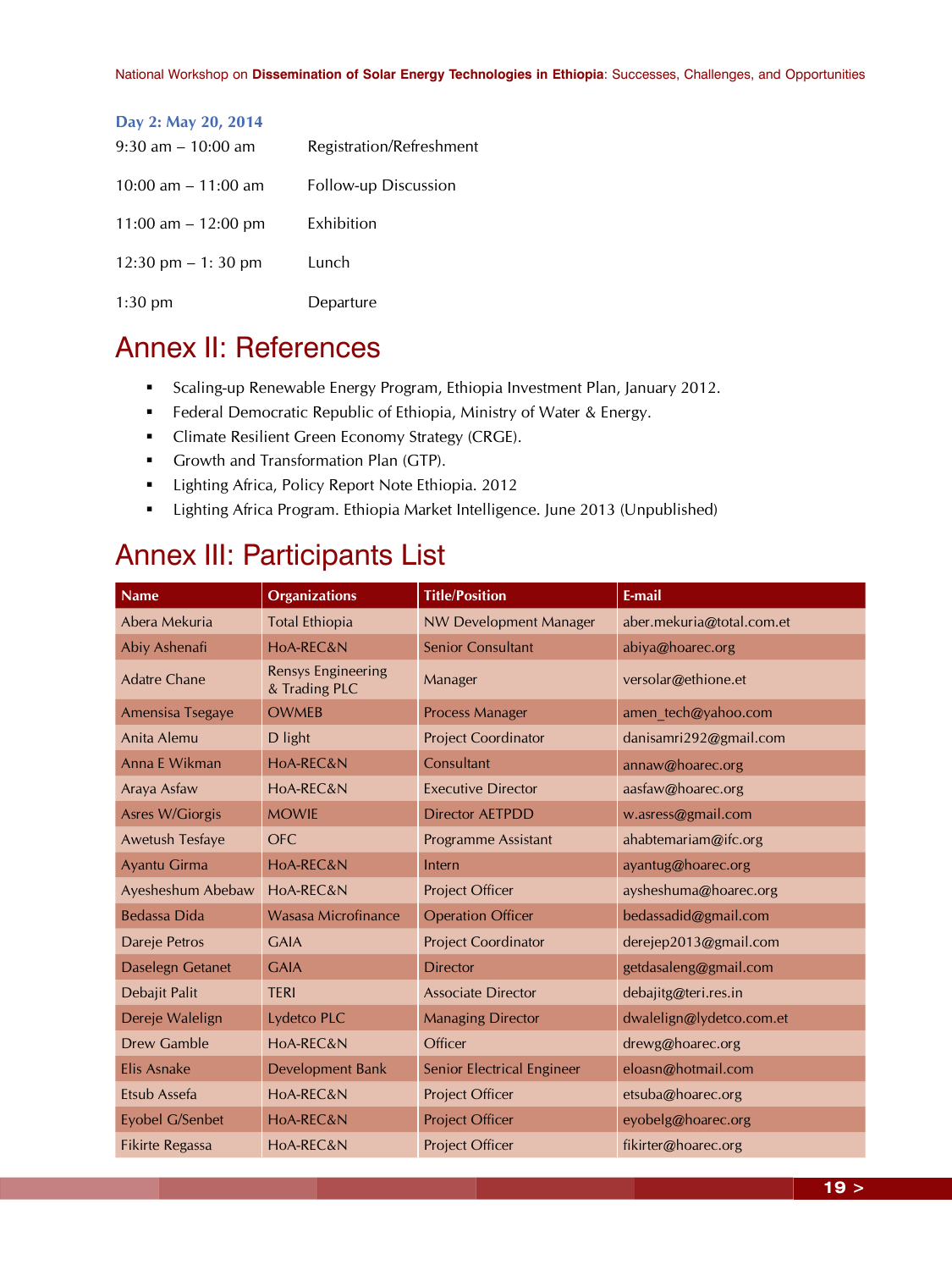#### National Workshop on **Dissemination of Solar Energy Technologies in Ethiopia**: Successes, Challenges, and Opportunities

| Fitsumbrhan Tesfaye      | HoA-REC&N                                         | <b>Programme Coordinator</b>              | fitsumbrhant@hoarec.org            |
|--------------------------|---------------------------------------------------|-------------------------------------------|------------------------------------|
| G/Tensae G/Medhin        | Ethio Telecom                                     | <b>A/Section Manager</b>                  | gtensae.gmedhin@ethiotelecom.et    |
| Gorfu Sigido             | <b>SNNPR Mines &amp; Energy</b>                   | <b>Vice Manager</b>                       | gorfu2011@gmail.com                |
| Haregewin G/Tsadke       | Solartech                                         |                                           | info@solartechplc.com              |
| <b>Hiwote Teshome</b>    | Private                                           | Consultant                                | hteshome657@gmail.com              |
| <b>Kemel Kedir</b>       | <b>ANCEDA</b>                                     | <b>Energy Expert</b>                      | kemelkedi87@yahoo.com              |
| Ledet Shibeshi           | HoA-REC&N                                         | <b>PR &amp; Communications</b>            | ledets@hoarec.org                  |
| <b>Mahamud Mahamed</b>   | Somali EPFMEDA                                    | <b>Coric Processor</b>                    | cliray2013@gmail.com               |
| Mekonnen Kassa           | Private                                           | <b>Senior Consultant</b>                  | mekonnenkasa@gmail.com             |
| Melkamu Dme              | <b>OCSSCO</b>                                     | <b>Team Leader</b>                        | meldam2007@yahoo.com               |
| Mesfin Kinfu             | HoA-REC&N                                         | <b>Programme Coordinator</b>              | mesfink@hoarec.org                 |
| <b>Mesfin Shimelis</b>   | ERE PLC.                                          | <b>Technical Director</b>                 | mesfins@yahoo.com                  |
| <b>Mulu Tesfay</b>       | <b>Tigray Mines &amp;</b><br><b>Energy Agency</b> | <b>Alternative Energy Expert</b>          | mlu.tesfay@gmail.com               |
| Negusu Tefera            | HoA-REC&N                                         | Project Officer                           | negusut@hoarec.org                 |
| Nigatu Alemu             | <b>Benshangul Region</b><br>Water & Energy        | <b>Department Head</b>                    | janowgatu540@gmail.com             |
| <b>Oumer</b> Issa        | <b>Discovery Engineering</b>                      | <b>General Manager</b>                    | discovery. engineering@gmail.com   |
| <b>Rita Effah</b>        | <b>TERI</b>                                       | Africa Programme<br>Coordinator           | rita.effah@teri.res.in             |
| Samson Atsbha            | GIZ-ECO                                           | <b>Department Head</b>                    | samson.atsbha@giz.de               |
| <b>Samson Tsegaye</b>    | <b>Solar Energy</b><br>Foundation                 | <b>Country Director</b>                   | samson@solar-energy-foundation.org |
| Seid Ali                 | Ahmara Mines &<br>Energy                          | Manager                                   | mohammed.seidali@yahoo.com         |
| Selamekristos Belay      | <b>Green Light Planet</b>                         | <b>Brand Manager</b>                      | selame@greenlightplanet.com        |
| Solomon Degafa           | Free Energy Import                                | <b>Managing Director</b>                  | freeenergysupplier@gmail.com       |
| <b>Tameru Beshah</b>     | <b>Bisit Group</b>                                | <b>General Manager</b>                    | temeru.beshah@bisitgroup.com       |
| Tariku Legesse           | HoA-REC&N                                         | <b>Assistant Programme</b><br>Coordinator | tarikul@hoarec.org                 |
| Teferi Taye              | <b>EBG</b>                                        | Head                                      | teferi.taye@yahoo.com              |
| <b>Teklay Gebra</b>      | Rensys Engineering &<br><b>Trading PLC</b>        | <b>Sales Expert</b>                       | teklay gebmw@yahoo.com             |
| Tesfaye Zewdu            | <b>Afar Region</b>                                | <b>Process Owner</b>                      |                                    |
| <b>Teshale Belihu</b>    | <b>ECAE</b>                                       | <b>General Director</b>                   | belihute@yahoo.com                 |
| <b>Teshome Yohannes</b>  | <b>BusaGonofa</b>                                 | <b>General Manager</b>                    | t.dayessa@bgmfi.com                |
| <b>Wondisen Meserash</b> | <b>WMEE PLC</b>                                   | <b>General Manger</b>                     | wmaseresha@yahoo.com               |
| Yemenzwork Gorfu         | Development Bank Of<br>Ethiopia                   | Manager                                   | yemenzk@yahoo.com                  |
| <b>Yirga Getnet</b>      | <b>ACSI</b>                                       | <b>Customer Relations Manager</b>         | yirga0254@gmail.com                |
| Yisehak Seboka           | <b>MOWIE</b>                                      | <b>Ref Coordinator</b>                    | yseboka@yahoo.com                  |
| Yohannes Shiferaw        | SolartechPLC                                      | Expert                                    | yohannesshi@gmail.com              |
| Yonas Workeye            | Suntransfer Tech PLC                              | <b>Managing Director</b>                  | yonas@suntransfer.com              |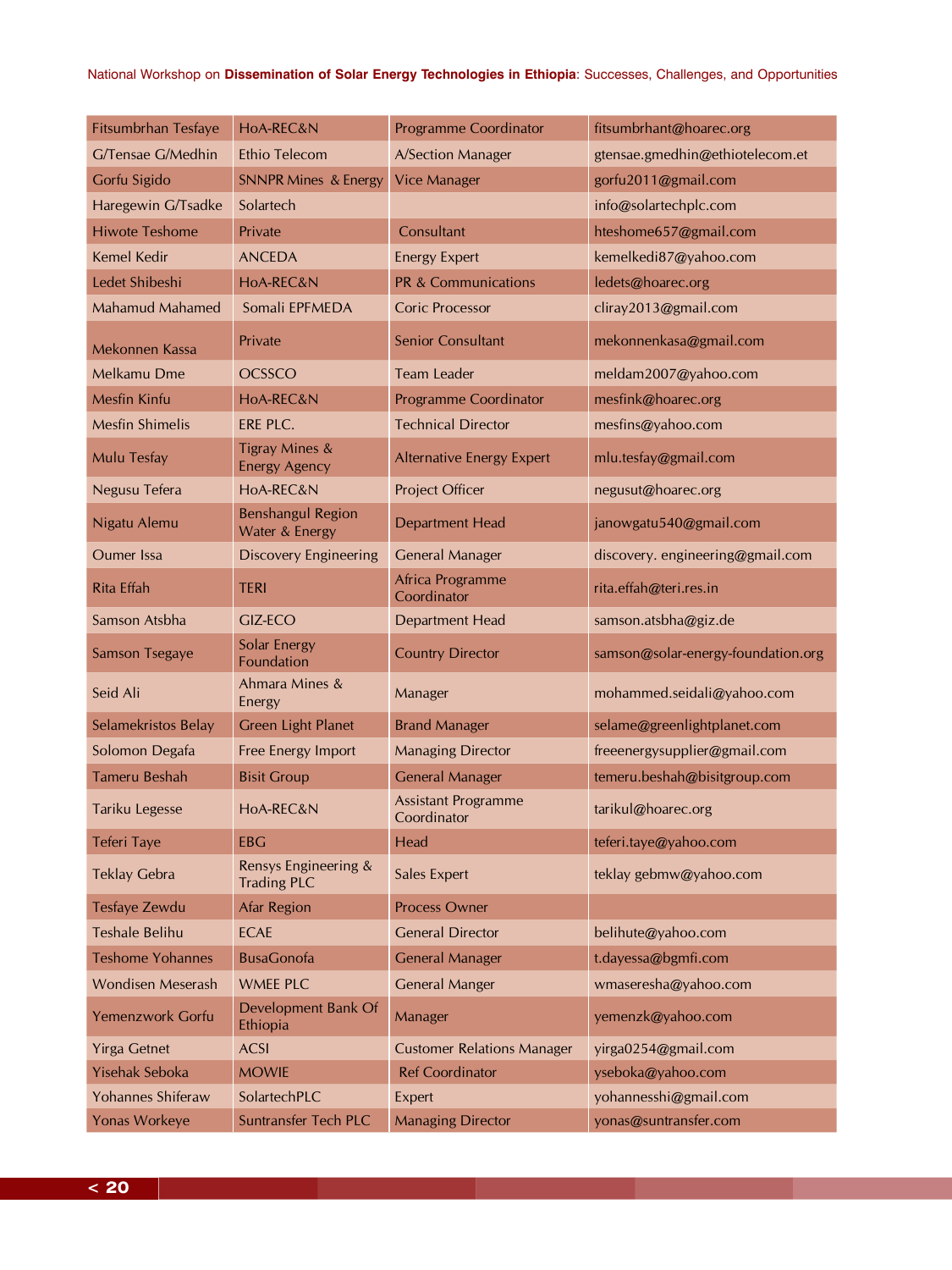# Annex IV: Terms of Reference for the Steering Committee

# **I. Background**

The Ethiopian Solar Energy Forum (ESEF) is a national platform that will bring together policy makers, regulators, industry, experts, and consumers to exchange and share their experiences and to discuss the challenges encountered and other emerging issues in solar energy development in Ethiopia.

The aims and objectives of the ESEF are as follows:

- Identify the barriers (technical, financial, policy, etc.) and emerging issues for sustainable solar energy market development and recommend actions to the relevant bodies.
- Facilitating transfer of knowledge between policy makers, regulators, industry executives, and experts through regular meetings, workshops, and other events.
- Support, enhance, and promote business opportunities for solar energy technologies and products through exhibitions, trade fairs, and other events.
- **Promote knowledge sharing and communication in the solar energy field**
- Competitions and awards promoting solar energy.
- Collaborate with national and international organizations to advance the solar energy development in Ethiopia.

The ESEF is governed by the Steering Committee, whose members are elected by the Forum membership. The Steering committee will implement the decisions of the General Assembly of the Forum.

# **II. Role of the Steering Committee**

The Steering Committee will be responsible for the management of the Ethiopian Solar Energy Forum. The specific roles of the Committee are as follows:

- Develop and implement specific actions (studies, research, panel discussions, workshops, meetings, exhibitions, trade fairs) to achieve the objectives of the Forum.
- Ensure that effective and inclusive consultation processes are established to maximize the engagement and participation of stakeholders in the implementation of specific actions.
- **Appoint ESEF Technical Committee members and establish working groups to deal with specific tasks that** might be needed to support the work of the Steering Committee.
- Implement any other activities that may be required to achieve the ESEF objectives.

# **III. Responsibilities of the Steering Committee Chair**

The responsibilities of the Steering Committee Chair are as follows:

- Coordinate meetings and sets the agenda for each meeting.
- Ensures that agendas and supporting materials are delivered in advance to the members of the meetings.
- Makes the purpose of each meeting clear to members and explains the agenda at the beginning of each meeting.
- Clarifies and summarizes what is happening throughout each meeting.
- Keeps the meeting moving by putting time limits on each agenda items and by keeping all meetings as short as possible.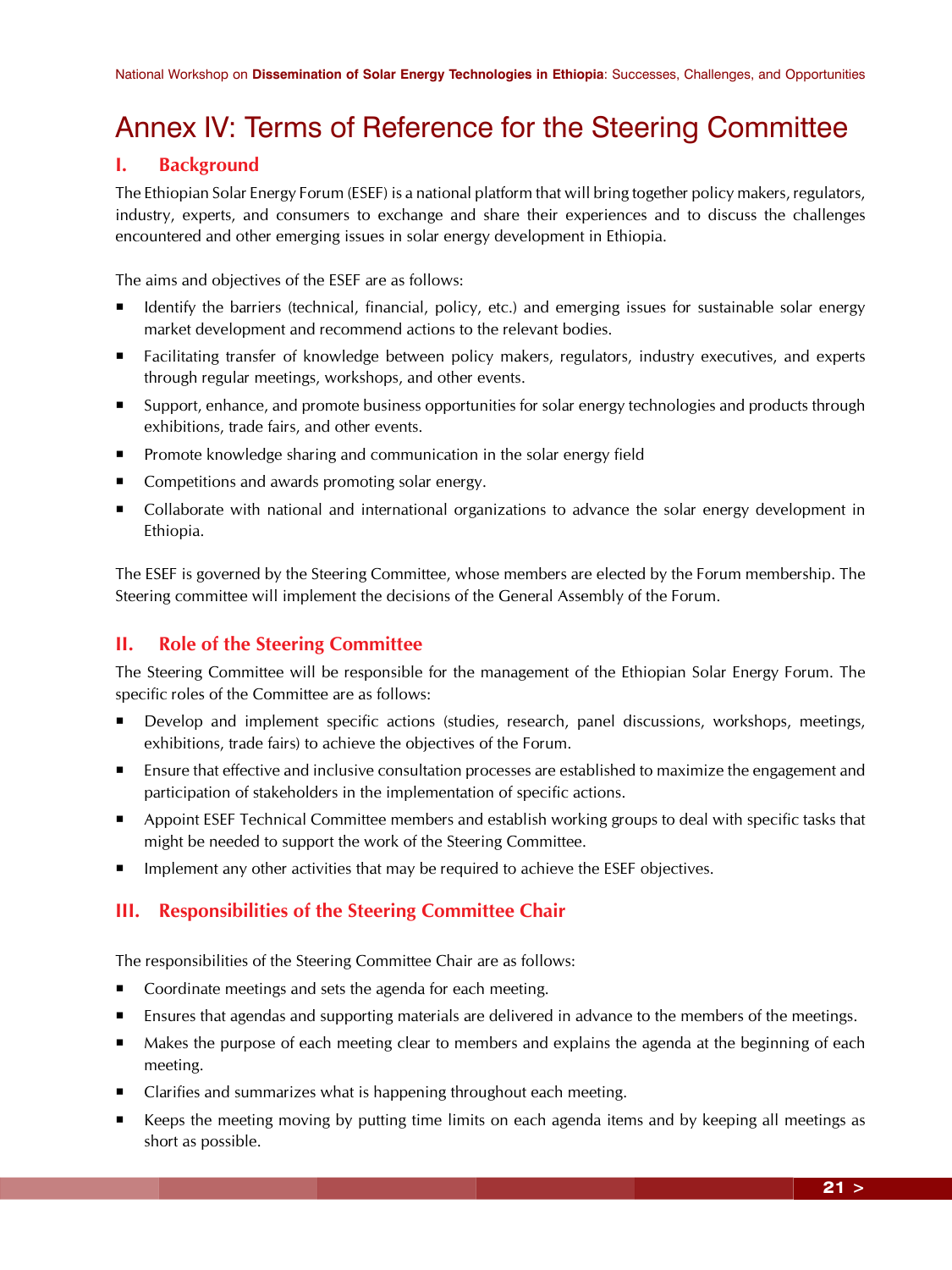- Encourages broad participation of the members in discussion.
- Ends each meeting with a summary of decisions and assignments.
- **Fig. 2.5** Follow-up the performance of the Technical Committee and Working Groups and inform the Steering Committee members thereof.
- May invite members of the Technical Committee and Working Groups, consultants and other experts to provide relevant information, material, or knowledge to the Steering Committee if necessary.
- Shall submit regular reports on progress to the General Assembly of the Forum.

#### **IV. Responsibilities of the Steering Committee Secretary**

The responsibilities of the Steering Committee Secretary are as follows:

- Prepare and issue notices for meetings.
- Keep minutes of each of its meetings in which the following must be recorded:
	- Date, time, and place of the meeting
	- The names of the members present
	- A summary of every decision taken at the meeting
	- If a member requests, the fact that he or she voted against any decision taken.
- Ensure that documents are made available to Steering Committee members three to five days in advance of a Steering Committee meeting. These documents will include the following:
	- **•** Agenda for upcoming meeting
	- **Minutes of previous meeting**
	- Any other documents/information and reports to be considered at the meeting.
- Minutes will be taken at each meeting and confirmed at the following meetings. All corrections to minutes must be tabled at the meeting.
- HoA-REC&N will provide secretariat services for the Steering Committee. The specific secretarial functions include producing documentation and meeting minutes, managing correspondence, information management/dissemination and other related tasks.

## **V. Responsibilities of Steering Committee Members**

Individual Technical Committee members have the following responsibilities:

Understand the goals and objectives of the ESEF.

Actively participate in meetings through attendance, discussion, and review of minutes, papers and other Technical Committee documents.

Support open discussion and debate, and encourage fellow Steering Committee members to voice their insights. Always be present in all the Committee meetings.

### **7. General**

 **Membership :** Members of the Steering Committee are elected by the General Meeting of the ESEF based on their ability to represent the interests of stakeholders, their specialist knowledge in the sector, and their ability to help resolve issues that emerge in solar energy development. The table below lists the membership of the Steering Committee and their respective positions.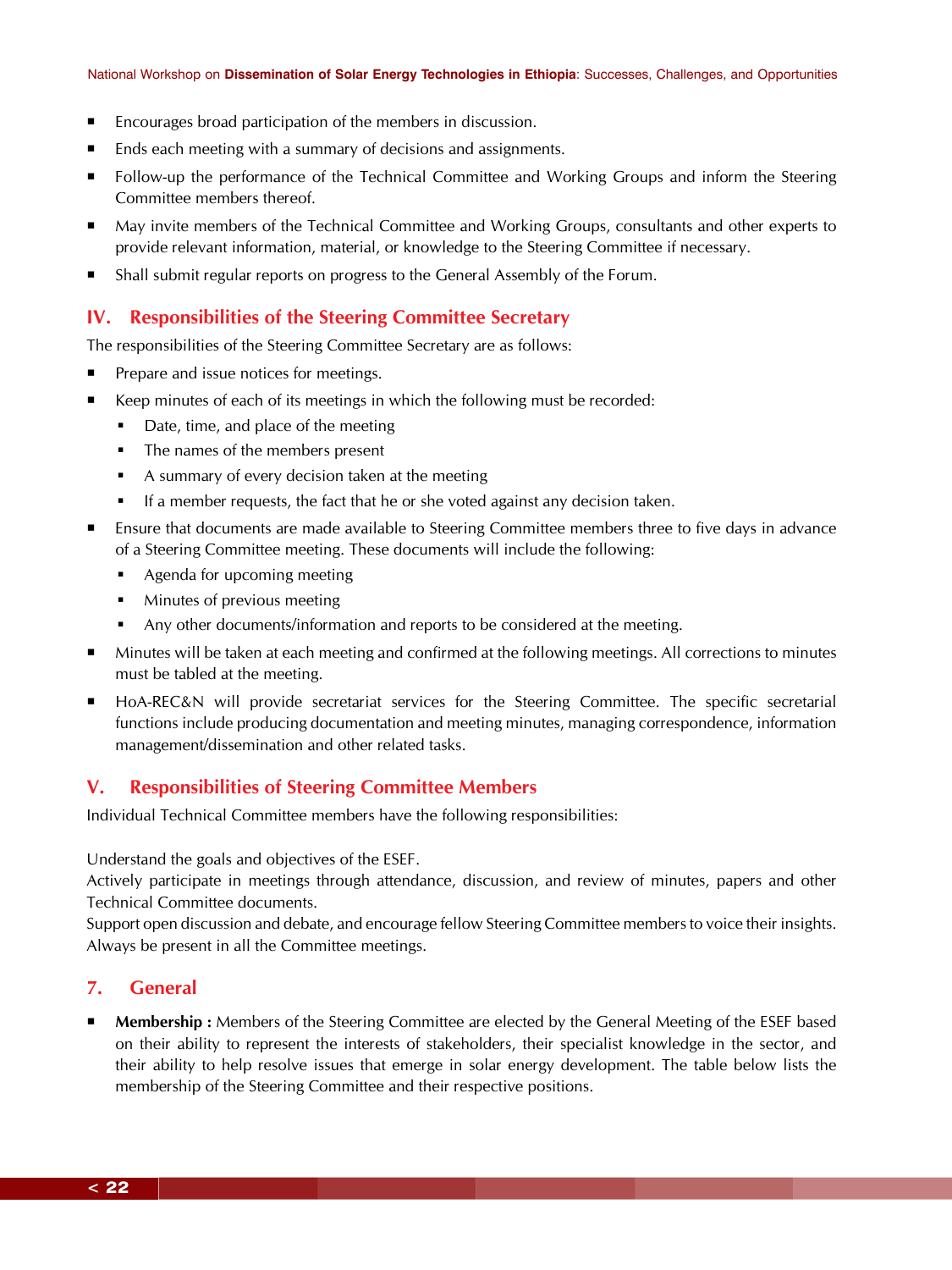#### National Workshop on **Dissemination of Solar Energy Technologies in Ethiopia**: Successes, Challenges, and Opportunities

| <b>Organization</b>                                                                                                           | <b>Position in the Steering Committee</b> |
|-------------------------------------------------------------------------------------------------------------------------------|-------------------------------------------|
| Ministry of Water, Irrigation, and Energy                                                                                     | Chair                                     |
| Ethiopian Solar Energy Association                                                                                            | Member                                    |
| Association of Ethiopian Micro finance Institutions                                                                           | Member                                    |
| Solar Energy Foundation                                                                                                       | Member                                    |
| <b>Ethiopian Conformity Assessment Enterprise</b>                                                                             | Member                                    |
| Development Bank of Ethiopia                                                                                                  | Member                                    |
| GIZ-ECO                                                                                                                       | Member                                    |
| Regional Energy Bureaus (on a rotating basis every two years—The first four<br>regional bureaus to be nominated by the MoWIE) | Member                                    |
| Horn of Africa Regional Environment Center and Network (HoA-REC&N)                                                            | Secretary                                 |

# **7.2 Quorum and Decision-making**

#### **7.2.1 Quorum**

To approve a decision, the Steering Committee will require a quorum of six members.

#### **7.2.2 Decision-making Process**

In principle, the Steering Committee will make decisions based on consensus. If consensus is not achieved, a simple majority vote will be taken. If the votes are divided 50–50, the chair of the Committee shall have the casting vote.

#### **7.2.3 Frequency of Meetings**

The Steering Committee shall hold its regular quarter meetings on the first Tuesday of the first week of each quarter. The Chair of the Committee, as deemed necessary, may call special meetings at any time.

## **8. Modifications to Terms of Reference**

Modifications to these Terms of Reference may be proposed and adopted at any meeting of the Steering Committee.